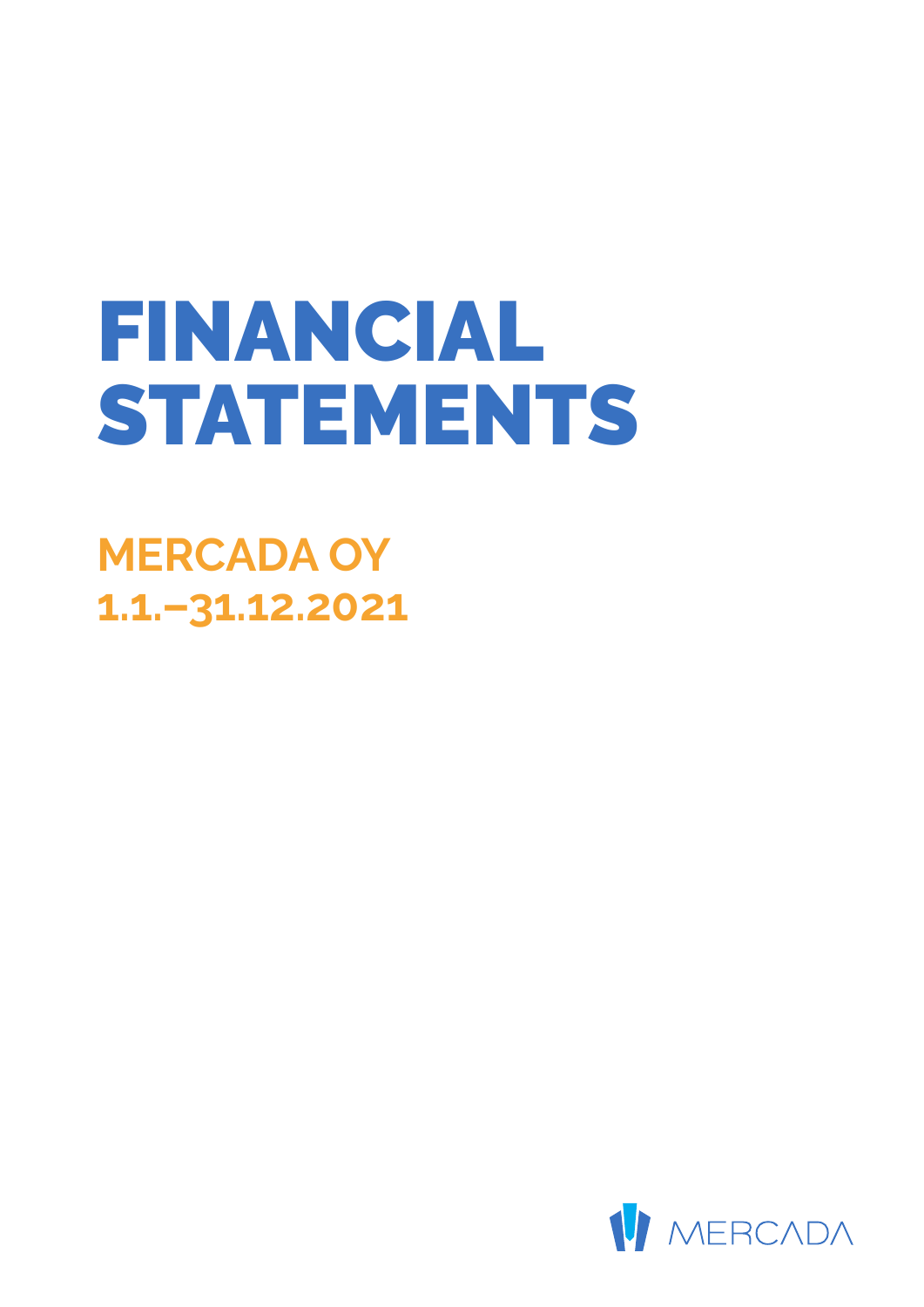# Financial Statements 1.1.–31.12.2021

#### **Contents**

|                                                         | <b>Page</b> |
|---------------------------------------------------------|-------------|
| <b>Report by the Board of Directors</b>                 | $3 - 4$     |
| <b>Consolidated Income Statement</b>                    | 5           |
| <b>Consolidated Balance Sheet</b>                       | 6           |
| <b>Consolidated Statement of Cash Flows</b>             | 7           |
| <b>Notes to the Consolidated Financial Statements</b>   | $8 - 14$    |
| <b>Parent Company Income Statement</b>                  | 15          |
| <b>Parent Company Balance Sheet</b>                     | 16          |
| <b>Parent Company Statement of Cash Flows</b>           | 17          |
| <b>Notes to the Parent Company Financial Statements</b> | $18 - 22$   |
| <b>Signatures and Auditor's Note</b>                    | 23          |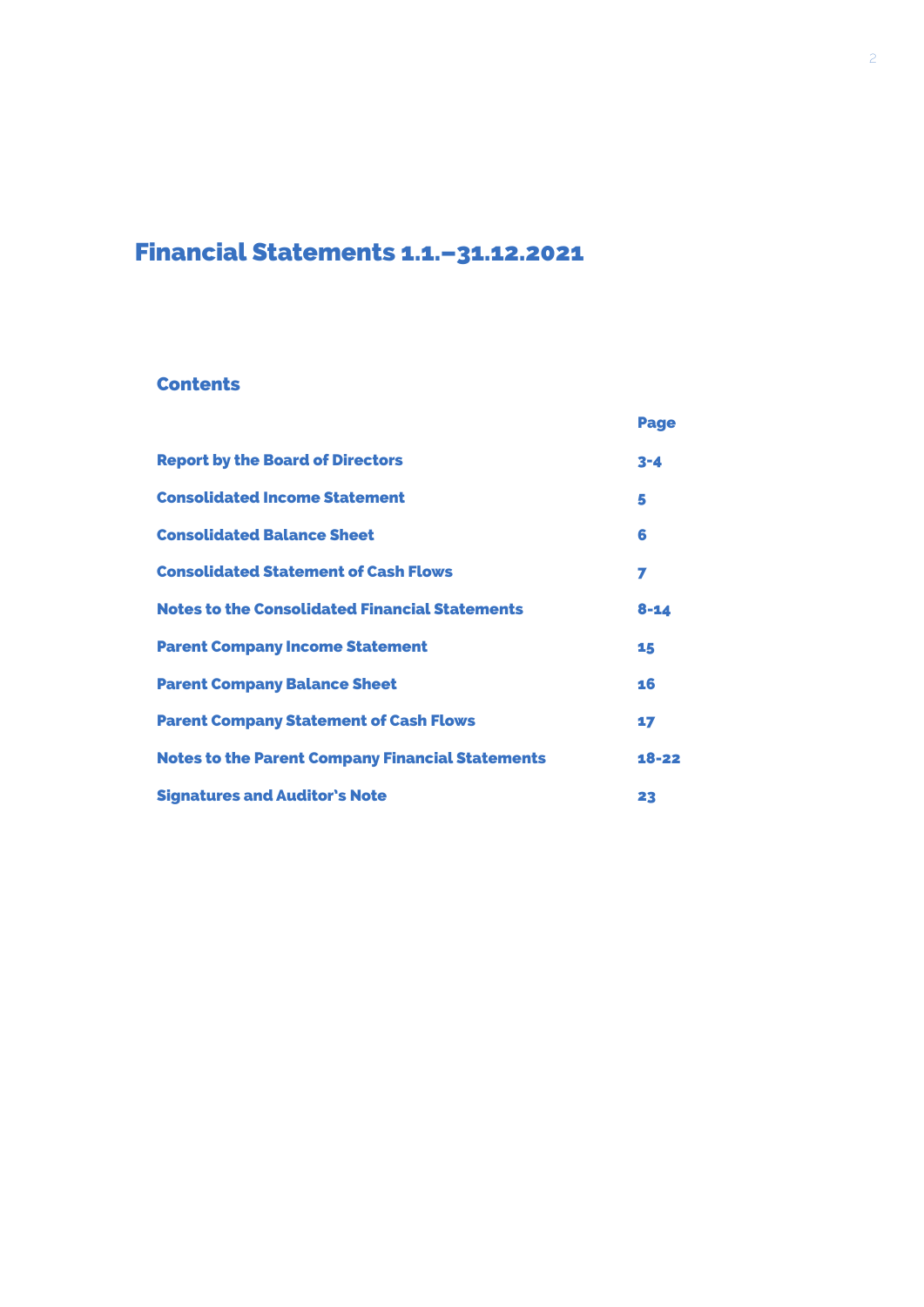# Report by the Board of Directors for the financial period 1.1.2021–31.12.2021

#### **Group structure and operations**

Mercada Oy is a joint venture owned in equal shares by Kesko Corporation, the Swedish pension insurance company AMF Tjänstepension AB and Ilmarinen Mutual Pension Insurance Company.

The parent company of the group, Mercada Oy, and its subsidiaries in Finland own, lease, manage and develop store sites primarily used by Kesko Group.

#### **Material events during the financial period**

Mercada`s operational performance continued stable during the reporting period of 2021. Pandemic situation still affected the market throughout the year but company`s grocery store focused strategy showed its strength and performed duly well also with the challenging situation.

Kesko is the single tenant with triple-net lease agreements in 33 out of 35 properties. Also, the two Mercada owned shopping centres are grocery-anchored by Kesko. Almost all the shopping centre units were leased during the financial period and the rent collection remained at a strong level.

Mercada sold three hardware store properties in Sweden during the reporting period. The net proceeds from the sales were used to repayments of the bank loans. After the sale Mercada owns properties only in Finland.

## Financial position and result of the Group

| <b>Key figures and ratios</b>                                       | 2021 | 2020 | <b>Change</b> |
|---------------------------------------------------------------------|------|------|---------------|
| Net sales, EUR million                                              | 46.9 | 47.9 | (%)<br>$-2.0$ |
| Operating profit, EUR million                                       | 79.3 | 16.2 | $(%)$ 390.8   |
| Return on investment (%)                                            | 12.6 | 2.5  | $(pp)$ 10.1   |
| Equity ratio (%)                                                    | 19.7 | 13.6 | 6.1<br>(pp)   |
| Equity ratio when shareholders'<br>loans are included in equity (%) | 44.9 | 39.4 | 5.5<br>(pp)   |

Rental income decreased slightly compared to previous year. The main reason for that was the Swedish property disposals which took place in April. Also due to Covid-19 pandemic some temporary concessions were offered in the first half of the year for the most affected tenants operating in the shopping centres like in the previous year.

Operating profit and profit for the period increased significantly by a change in the fair value of investment properties. Mercada's property portfolio was valued at EUR 654.8 million at year-end.

Mercada's solvency remained at a very good level. The loan covenant key ratios, Loan-to-Value and Interest Coverage, continued to improve further. Also, the occupancy ratio and rent collection rate remained strong throughout the year.

#### **Group structure and financing arrangements**

Mercada's wholly owned Swedish holding company Ankaregatans Fastigheter AB disposed the three remaining Swedish property companies during the reporting period.

Investment properties are financed in addition to equity with loans from the shareholders, variable rate loans from financial institutions and a secured bond. The duration of the bank loan interests have been extended with interest rate derivatives.

During the second half of 2021 Mercada refinanced its bank loans with a 5-year bullet repayment schedule bank loan. Also, a commitment for refinancing of the bond at the maturity date in October 2022 was included in the arrangement. The new loan agreement has more favorable terms and is expected to result in a reduction in the interest costs.

#### **Personnel**

The company employed one person during the reporting period.

#### **Shares of the company**

The company's share capital is EUR 33,000,000.00 comprising of 3,300,000 shares. The share capital has been fully paid. The company has one share type and each share entitles to one vote at the general meeting.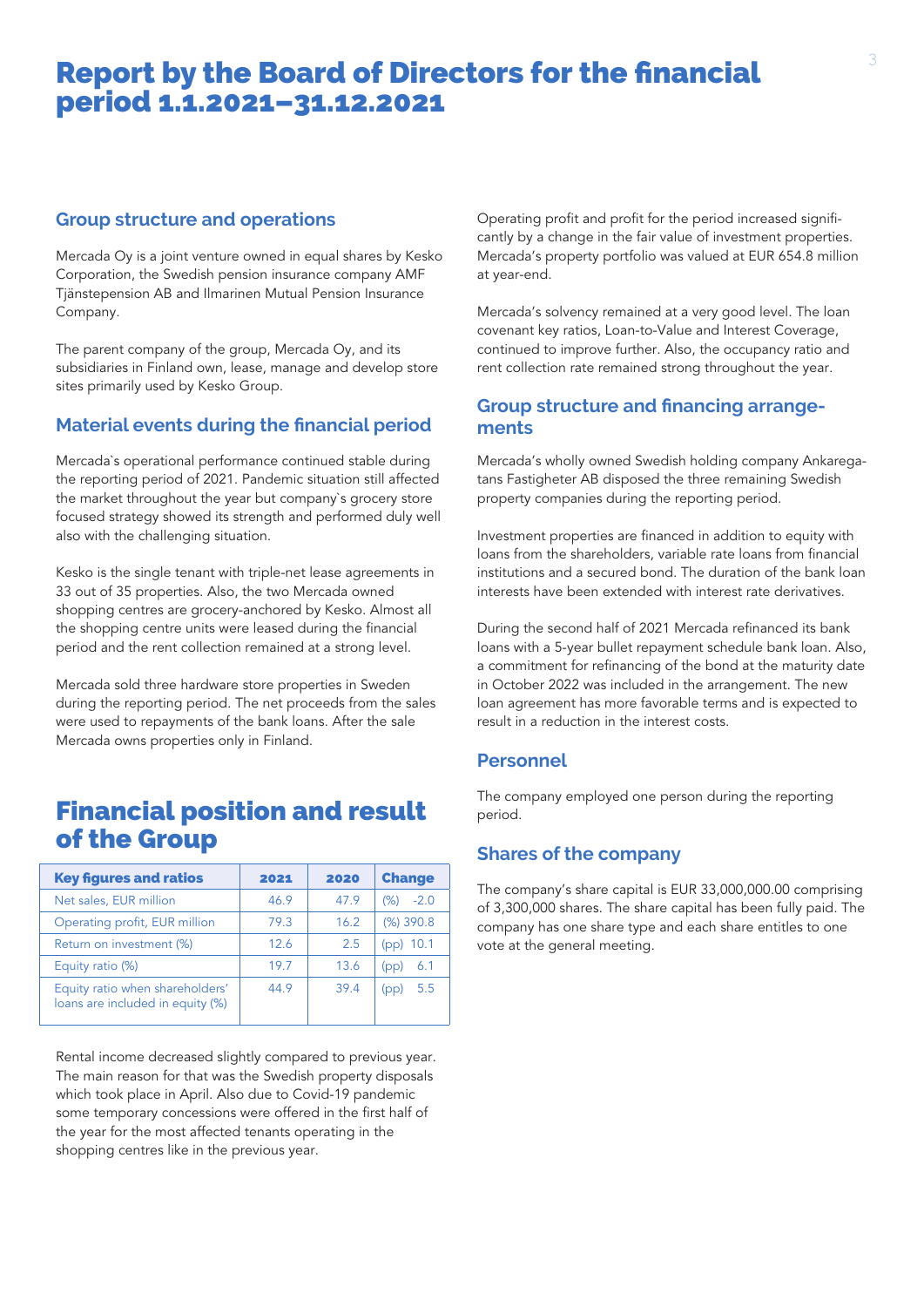#### <sup>4</sup> **Company's organization, management and auditor**

The board of directors consists of three ordinary members.

1 January 2021 – 16 April 2021 Jukka Erlund, chair Tomi Aimonen Pernilla Arnrud Melin

17 April 2021 – Tomi Aimonen, chair Pernilla Arnrud Melin Jukka Erlund

Jari Koistinen was appointed as managing director as of July 1, 2021 to succeed Harri Holmström upon his retirement.

PricewaterhouseCoopers Oy, Authorized Public Accountants, act as the auditors of the company with APA Olli-Pekka Salonen as the auditor with principal responsibility.

#### **Estimate on material risks and uncertainties**

The most significant risks associated with the company's operations relate to the general economic and trading sector development in Finland and particularly its possible effects to the occupancy rates and rental levels in the shopping centres. The tenant credit risk is also a potential risk especially due to company's real estate portfolio structure where Kesko is the single tenant in all properties, except the two shopping centres.

#### **Estimate on probable future development**

Company's management estimates that the operational perfor mance will improve over the previous year. The overall uncertain ties of global economic situation might however have an adverse effect on Finnish economy and on Mercada's tenants which in turn could affect negatively Mercada's rental income and cash flow.

#### **Events after balance sheet date**

No significant events affecting the results or financial position of the Group or Parent Company have occurred following the balance sheet date.

#### **Proposal by the Board of Directors regarding the profit for the year**

Parent company's net loss for the financial period was EUR 479,735.99. The company has no distributable funds. Mercada's Board of Directors proposes to the Annual General Meeting that the result of the financial period ended on 31 December 2021 would be recorded to the retained earnings.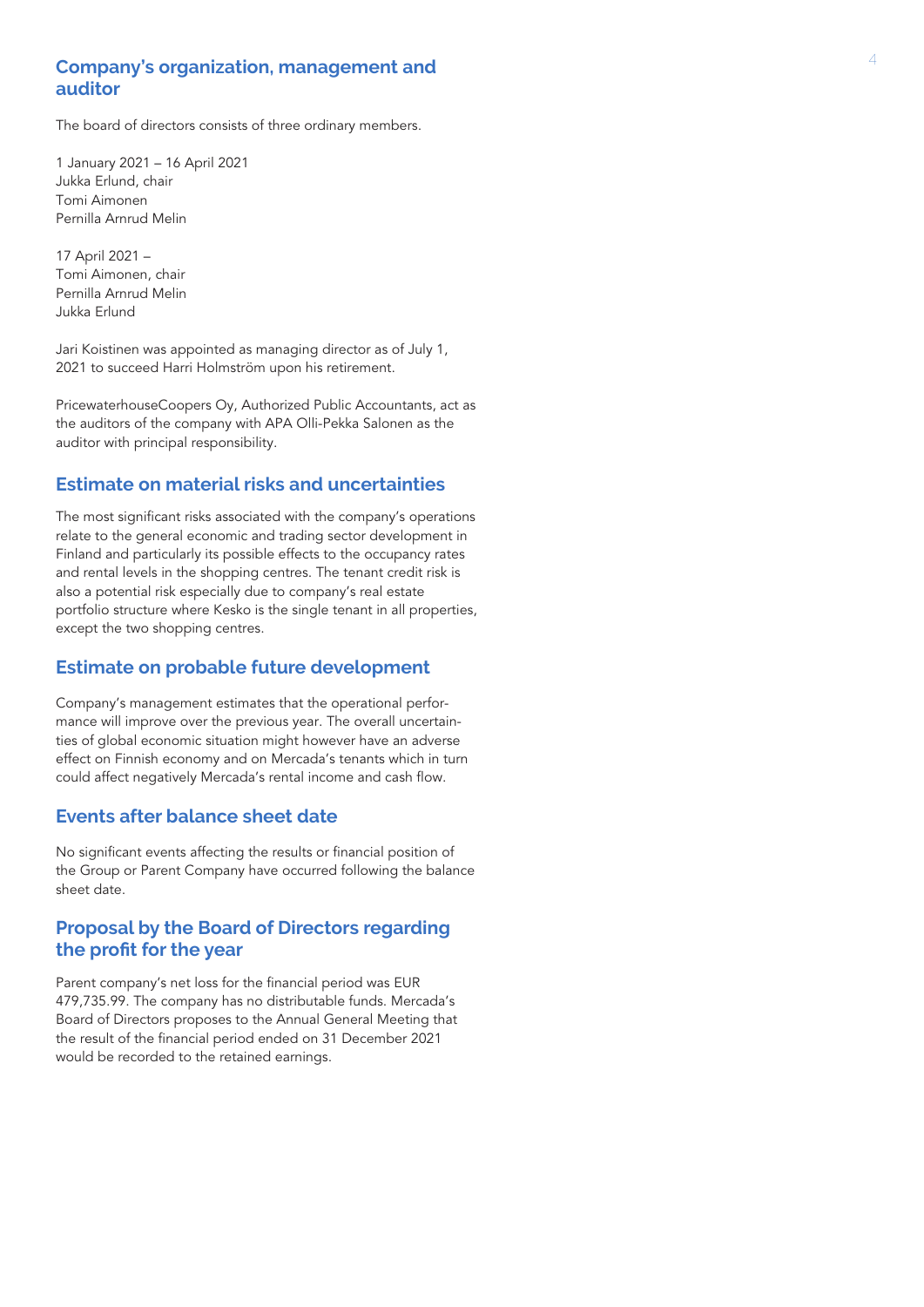## Consolidated Financial Statements

# Consolidated Income Statement

| <b>EUR</b>                                                       | 1.1. - 31.12.2021 | $1.1 - 31.12.2020$ |
|------------------------------------------------------------------|-------------------|--------------------|
| <b>Gross rental income</b>                                       | 46 946 177,01     | 47899725,37        |
| Property operating expenses and expenses from leasing operations | -7 270 900,88     | -7 444 733,65      |
| <b>Net rental income</b>                                         | 39 675 276,13     | 40 454 991,72      |
|                                                                  |                   |                    |
| Other operating expenses                                         | $-992889,21$      | $-964874,17$       |
| Net gains/losses on sale of investment property                  | 3 248 936,16      | $-844984,99$       |
| Net fair value gains/losses on investment property               | 37 398 396,90     | -22 482 135,26     |
| <b>Operating profit</b>                                          | 79 329 719,98     | 16 162 997,30      |
|                                                                  |                   |                    |
| Net financial income and expenses                                | -25 929 120,31    | $-25$ 125 175,32   |
|                                                                  |                   |                    |
| <b>Profit before taxes</b>                                       | 53 400 599,67     | -8 962 178,02      |
|                                                                  |                   |                    |
| Current taxes                                                    | 0,33              | $-127760,66$       |
| Change in deferred taxes                                         | -10 021 492,98    | 1 460 400,69       |
| <b>Profit for the period</b>                                     | 43 379 107,02     | $-7629537.99$      |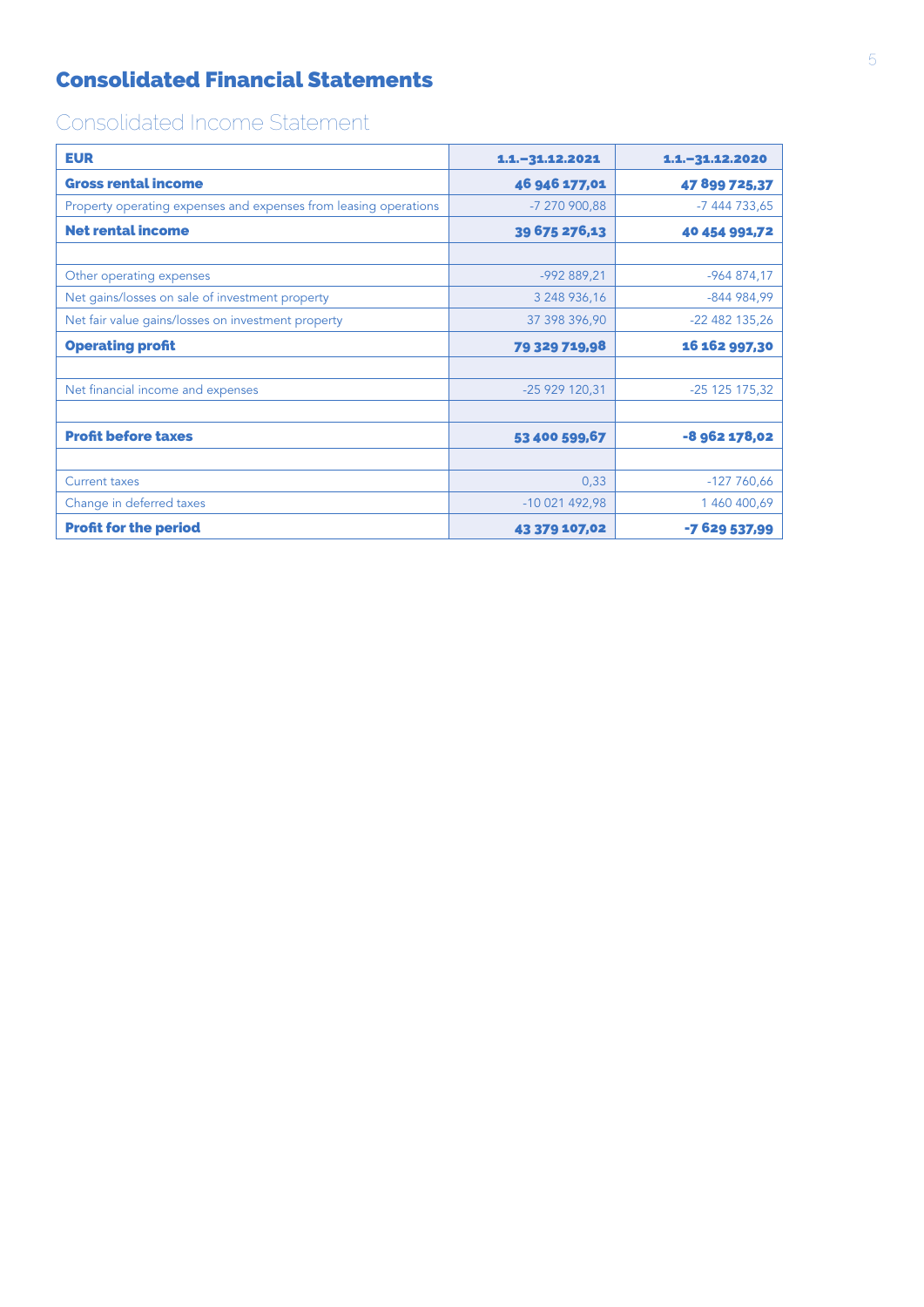# Consolidated Balance Sheet

| <b>EUR</b>                       | 31.12.2021          | 31.12.2020     |
|----------------------------------|---------------------|----------------|
| <b>ASSETS</b>                    |                     |                |
| <b>NON-CURRENT ASSETS</b>        |                     |                |
| Other intangible assets          | 5 298 274,09        | 4 496 884,49   |
| Investment properties            | 649 501 725,92      | 629 274 218,63 |
|                                  | 654 800 000,01      | 633 771 103,12 |
| <b>CURRENT ASSETS</b>            |                     |                |
| <b>RECEIVABLES</b>               |                     |                |
| Long term receivables            |                     |                |
| Other receivables                | 43 003,97           | 95 853,97      |
| Deferred tax assets              | 3 7 2 3 2 4 2 , 4 5 | 4 151 676,04   |
|                                  | 3766246,42          | 4 247 530,01   |
| Short term receivables           |                     |                |
| Trade receivables                | 50 631,18           | 71 516,77      |
| Other receivables                | 471 171,43          | 965 640,72     |
| <b>Accruals</b>                  | 205 756,84          | 150 767,15     |
|                                  | 727 559,45          | 1 187 924,64   |
| <b>CASH AND CASH EQUIVALENTS</b> | 9 135 608,44        | 11 947 148,37  |
| <b>TOTAL ASSETS</b>              | 668 429 414,32      | 651 153 706,14 |

| <b>EUR</b>                                  | 31.12.2021     | 31.12.2020     |
|---------------------------------------------|----------------|----------------|
| <b>EQUITY AND LIABILITIES</b>               |                |                |
| Equity attributable to owners of the parent |                |                |
| Share capital                               | 33 000 000.00  | 33 000 000,00  |
| <b>Translation differences</b>              | $-891635,96$   | $-638021,64$   |
| <b>Retained earnings</b>                    | 56 259 477,66  | 63 883 122,56  |
| Net income for the reporting period         | 43 379 107,02  | -7 629 537,99  |
|                                             | 131 746 948,72 | 88 615 562,93  |
|                                             |                |                |
| <b>LIABILITIES</b>                          |                |                |
| Long-term liabilities                       |                |                |
| <b>Bond 2017</b>                            |                | 175 000 000,00 |
| Loans from financial institutions           | 159 000 000,00 | 184 728 592,10 |
| Shareholders' loans                         | 167 977 725,09 | 167 977 725,09 |
| Other liabilities                           | 185 839,97     | 162 769,47     |
| Deferred tax liabilities                    | 28 353 344,52  | 18 943 966,91  |
|                                             | 355 516 909,58 | 546 813 053,57 |
| Short-term liabilities                      |                |                |
| <b>Bond 2017</b>                            | 175 000 000,00 |                |
| Loans from financial institutions           |                | 8 750 000,00   |
| Trade payables                              | 702 508,05     | 468 193,42     |
| Other liabilities                           | 2 009 635,04   | 2774869,78     |
| <b>Accruals</b>                             | 3 453 412,93   | 3 732 026,44   |
|                                             | 181 165 556,02 | 15725089,64    |
| <b>TOTAL EQUITY AND LIABILITIES</b>         | 668 429 414,32 | 651 153 706,14 |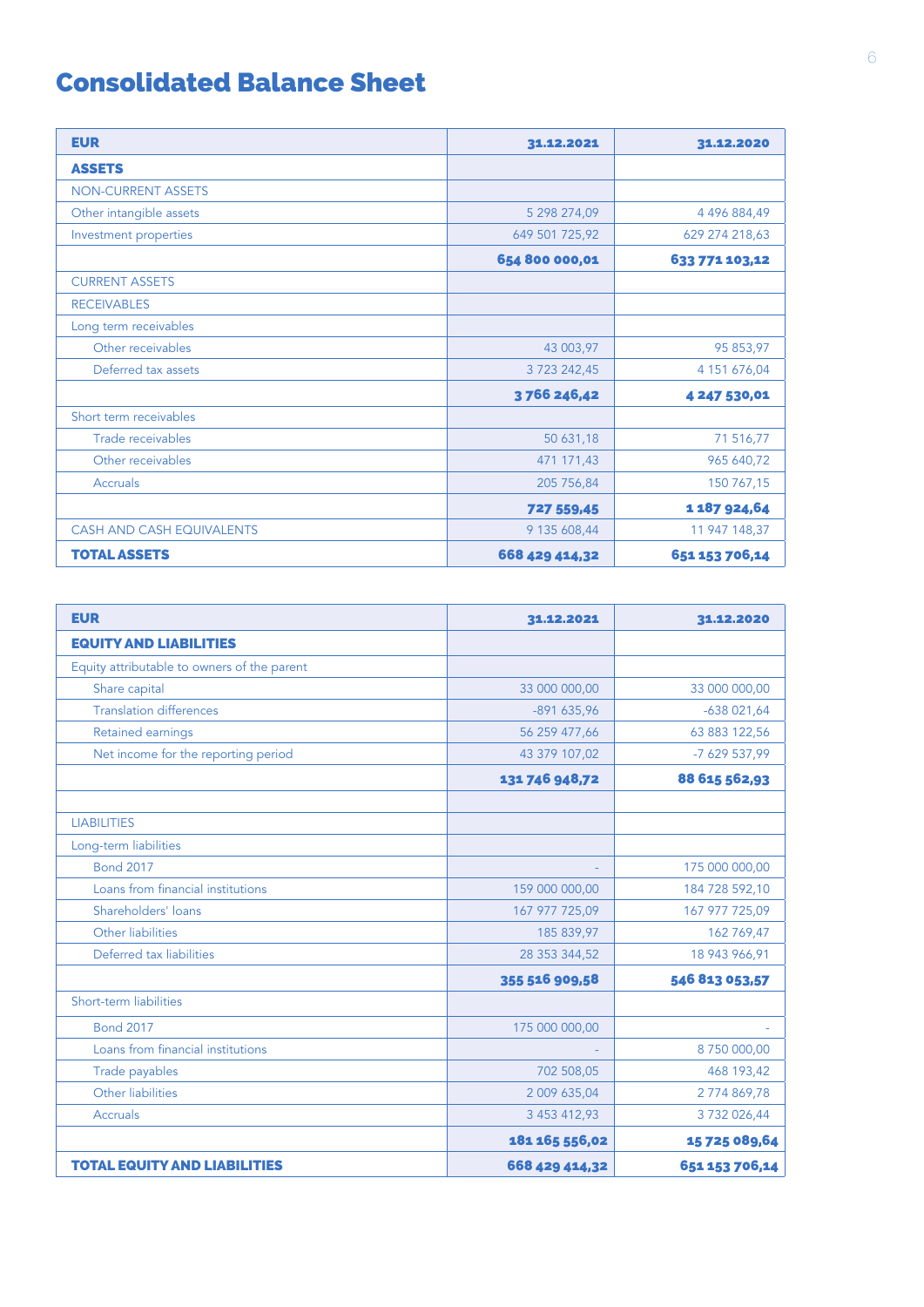# Consolidated Statement of Cash Flows

| <b>EUR</b>                                                          | 1.1. - 31.12.2021 | $1.1 - 31.12.2020$ |
|---------------------------------------------------------------------|-------------------|--------------------|
| <b>Cash flows from operating activities</b>                         |                   |                    |
| Profit before taxes                                                 | 53 400 599,67     | -8 962 178,02      |
| Adjustments                                                         |                   |                    |
| Finance income and costs                                            | 25 929 120,31     | 25 125 175,32      |
| Other adjustments                                                   | -40 988 335,30    | 24 214 031,80      |
|                                                                     | 38 341 384,68     | 40 377 029,10      |
| Change in working capital                                           |                   |                    |
| Current non-interest bearing receivables, increase (-)/decrease(+)  | 410 580,59        | 72 931,48          |
| Current non-interest bearing liabilities, increase (-)/decrease(+)  | -1 282 207,53     | 2 113 359,96       |
|                                                                     | $-871626,94$      | 2 186 291,44       |
|                                                                     |                   |                    |
| Interest paid and other finance costs                               | -24 616 754,40    | $-25463105,32$     |
| Interest received                                                   | 776,86            | 14 107,81          |
| <b>Taxes paid</b>                                                   | $-52682,14$       | $-5,25$            |
|                                                                     | -24 668 659,68    | -25 449 002,76     |
|                                                                     |                   |                    |
| <b>Net cash flows from operating activities</b>                     | 12801098,06       | 17 114 317,78      |
|                                                                     |                   |                    |
| <b>Cash flows from investing activities</b>                         |                   |                    |
| Net payments for tangible and intangible assets                     | 19 368 951,61     | 16 041 169,76      |
| <b>Net cash flows from investing activities</b>                     | 19 368 951,61     | 16 041 169,76      |
|                                                                     |                   |                    |
| <b>Cash flows from financing activities</b>                         |                   |                    |
| Long-term interest-bearing liabilities, increase(+)/decrease(-)     | -34 454 637,50    | $-26752262,69$     |
| Other items                                                         | $-526852,72$      | -2 148 070,35      |
|                                                                     |                   |                    |
| <b>Net cash flows from financing activities</b>                     | -34 981 490,22    | -28 900 333,04     |
|                                                                     |                   |                    |
| <b>Change in cash and cash equivalents</b>                          | $-2811440,55$     | 4 255 154,50       |
|                                                                     |                   |                    |
| Cash and cash equivalents at the beginning of repor-<br>ting period | 11 947 148,37     | 7691993,87         |
| <b>Currency translation difference adjustment</b>                   | 99,38             |                    |
| Cash and cash equivalents at the end of reporting<br>period         | 9135608,44        | 11 947 148,37      |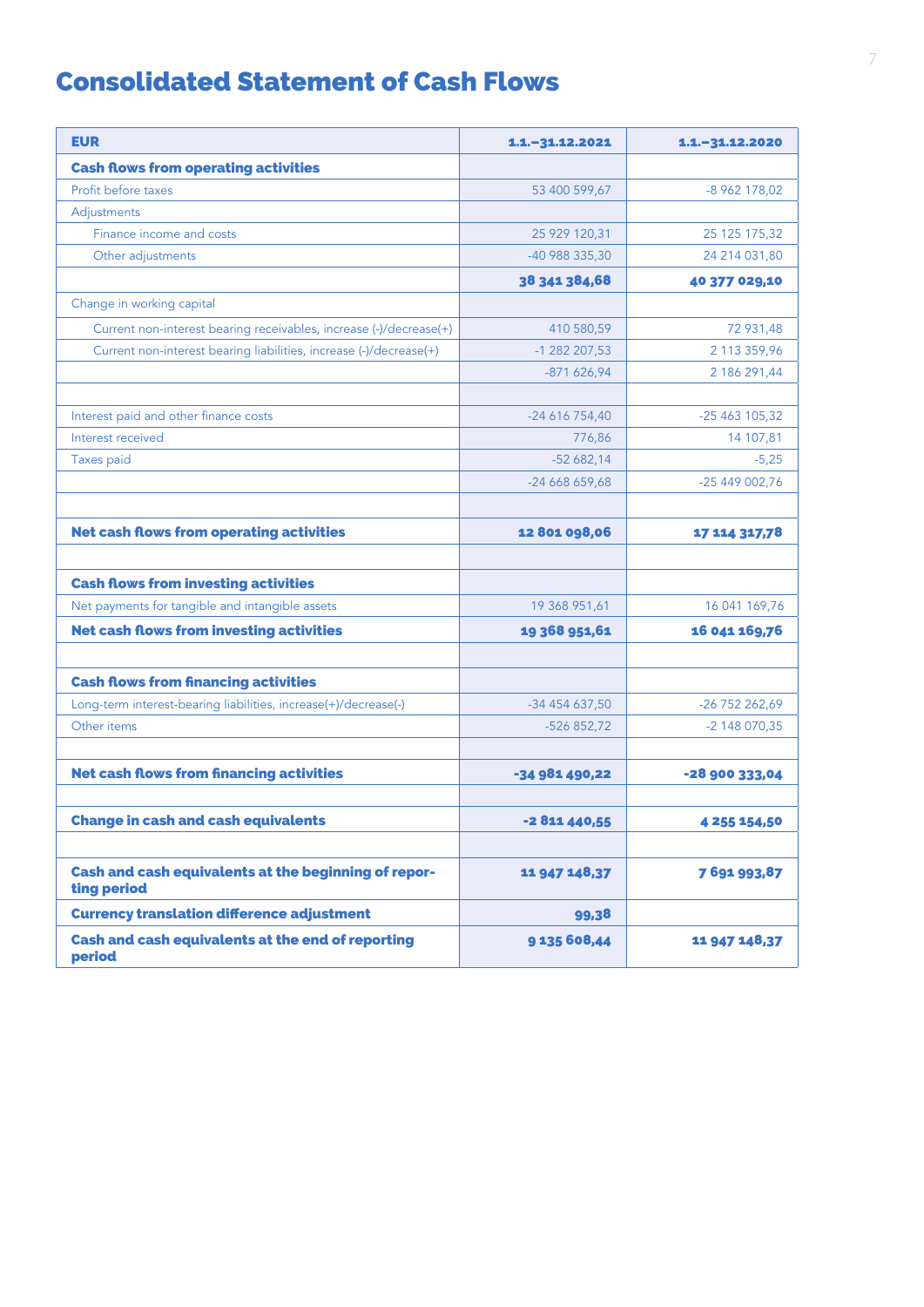## Notes to the Consolidated Financial Statements

#### **Note 1. Accounting Policies for the Consolidated Financial Statements**

The parent company of Mercada Group, Mercada Oy, is a Finnish limited liability company constituted in accordance with the laws of Finland. The company is domiciled in Helsinki with its registered address Työpajankatu 12, 00580 Helsinki. The company owns investment properties in Finland and in Sweden.

Mercada Group's consolidated financial statements have been prepared in accordance wih the Finnish Accounting Act.

#### **Consolidation**

#### Subsidiaries

The consolidated financial statements include Mercada Oy and subsidiaries controlled by the Group. Control exists when the Group has more than half of the voting rights of a subsidiary and this majority in votes is based on ownership, membership, articles of association or other similar rules or agreements or when the group has the right to nominate or dismiss majority of the members of the board or equivalent body in the subsidiary. Acquired subsidiaries are consolidated from the date on which the Group gains control until the date on which control ceases. Subsidiaries are listed in note 11.

Mutual shareholding is eliminated by using the acquisition cost method. The cost of assets acquired is determined on the basis of the fair value of the acquired assets as at the acquisition date, the issued equity instruments and liabilities resulting from or assumed on the date of the exchange transaction. The identifiable assets, liabilities and contingent liabilities acquired are measured at the fair value at the acquisition date, gross of minority interest.

Intragroup transactions, receivables and payables, unrealised profits and internal distributions of profits are eliminated when preparing the consolidated financial statements. Unrealised losses are not eliminated if the loss is due to the impairment of an asset. Minority interest in the profit for the period is disclosed in the income statement and the amount of equity attributable to the minority interest is disclosed separately in equity.

#### Mutual Real Estate Companies

Mutual real estate companies are consolidated as assets under joint control on a line-by-line basis in proportion to ownership. The Group's share of mutual real estate companies' loans and reserves is accounted for separately in the consolidation.

#### Investment Properties

An investment property is real estate that the group holds in order to obtain rental income or capital appreciation or for both. Investment properties are accounted for according to the fair value model in accordance with IAS 40 Investment properties -standard where the change in the fair value of the investment properties is recorded in the income statement. Initially investment properties are measured at cost, including transaction costs. After the initial measurement investment properties are measured at their fair value at the balance sheet date.

The value of the investment properties are determined by an external authorized evaluator. The valuation is based on 10-year cash flow analysis. The annual cash flow is calculated based on the lease agreement in force the time of the valuation. For vacant premises a market rent assessed by the evaluator is used. Maintenance costs, capital expenditure and vacancy assumption are deducted from the gross rental income. The net cash flow is discounted with property-specific discount rate, which reprisents the yield requirement. Yield requirement is determined for each property by taking into account property-specific risk and market risk. The total value of the property portfolio is calculated as the sum of the individual properties' fair values.

Gains and losses on the change in fair value of investment properties are presented as net amount in the income statement in a separate line item within operating profit in the income statement.

#### Foreign Currency Items

Consolidated financial statements are presented in euros, which is both the functional currency of the environment in which the Group's parent operates and the presentation currency. On initial recognition, the amounts with respect to the result and financial position of the Group companies located outside the euro zone are recorded in the functional currency of each of their operating environments.

Foreign currency transactions are recorded in euros by applying the exchange rate at the date of the transaction. Receivables and liabilities denominated in foreign currency are translated into euros using the closing rate. Exchange rate gains and losses on foreign currency transactions and receivables and liabilities denominated in foreign currency are recognised in the income statement. Foreign exchange gains and losses resulting from operating activities are included in the respective items above operating profit.

Foreign exchange difference resulting from the use of different rates, and the translation differences arising from the elimination of the acquisition cost of subsidiaries outside the euro zone, are recognised in equity. In connection with the disposal of a subsidiary, translation differences are recognised in the income statement as part of the gains or losses on the disposal.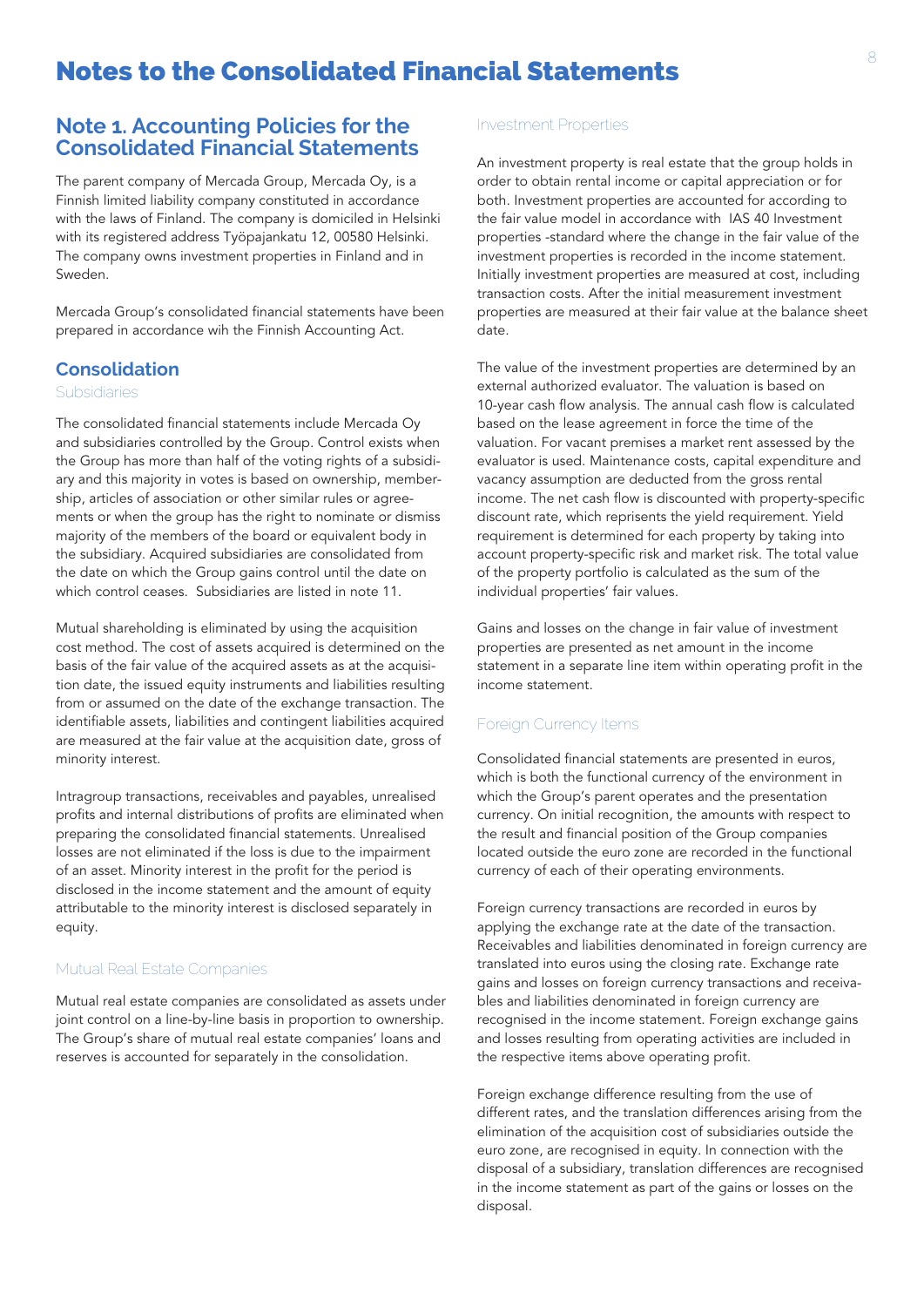## Notes to the Consolidated Financial Statements **Derivative Financial Instruments**

#### **Interest Rate Derivatives**

Interest rate derivatives are used to increase the duration of borrowings. The company's loans from financial institutions are variable rate loans and the loan agreements require that the interest rates are partly converted into fixed interest rates using interest rate derivatives.

Realised cash flows arising from interest rate derivatives are recognised during the financial year as interest income or expenses.

#### **Pension Plans**

Personnel's statutory pension provision is organised through pension insurance companies. Pension costs are recognised as expense in the income statement.

#### **Income Taxes**

Income taxes in the consolidated income statement include the income tax payments of group companies for the period calculated based on the profit for the period, taxes payable for prior periods, tax refunds and change in deferred taxes. Income taxes for group companies are calculated based on taxable income for each group company according to local tax legislation.

Deferred tax receivable and liability is recognized for all temporary differences between the taxable amounts and book values of assets and liabilities. Deferred tax liabilities have not been recognised for taxes that would be payable on subsidiaries' undistributed earnings, unless profit distribution is probable and will result in tax payment.

Deferred taxes are calculated based on tax rates enacted at the balance sheet date and when tax rates change, based on the new tax rate. Deferred tax asset is recognized to the extent that it is probable that it can be utilised against future taxable income. The Group's deferred income tax assets and liabilities are offset when they relate to income taxes levied by the same taxation authority.

Most significant temporary differences result from the measurement of the investment property at fair value.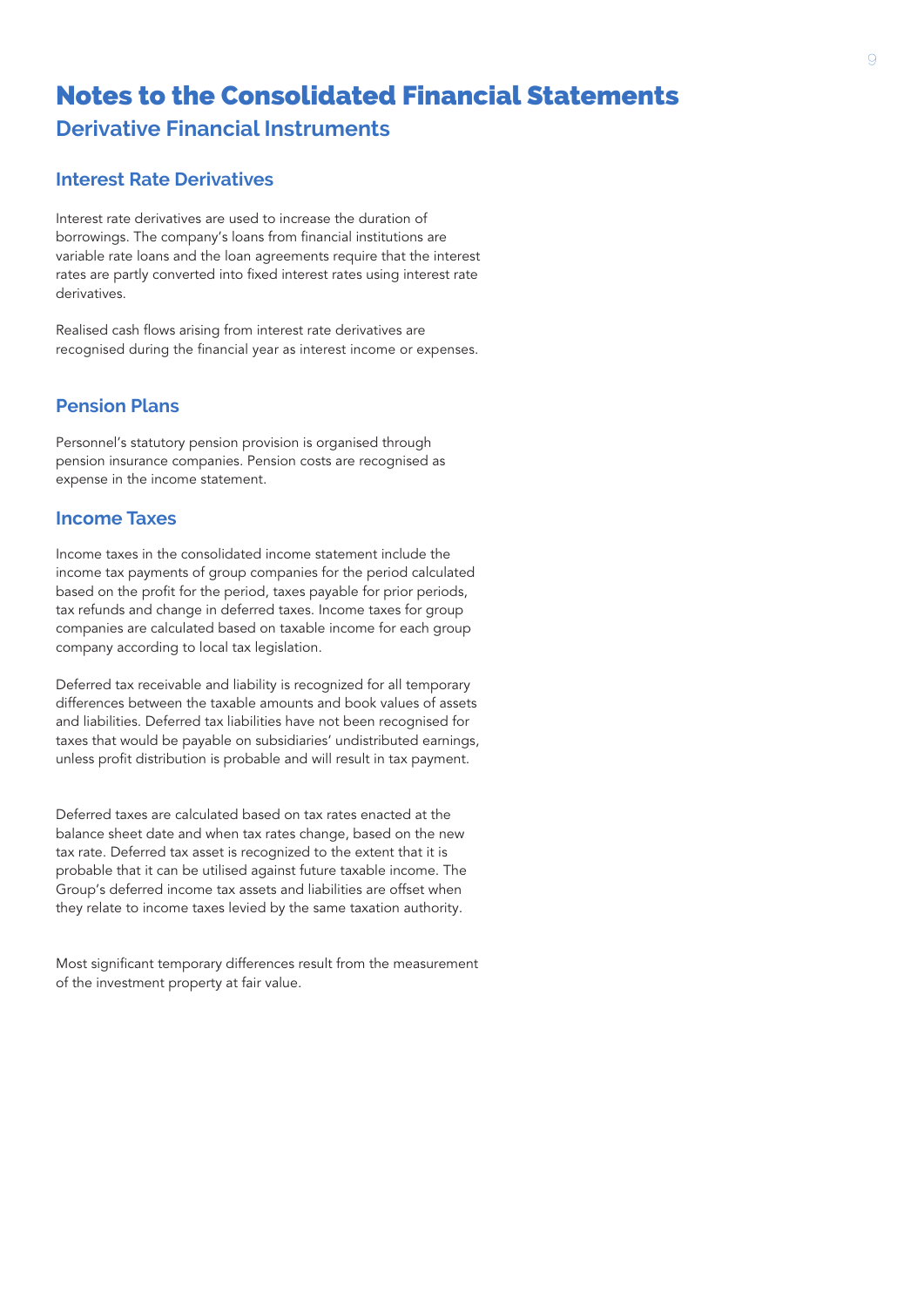# Notes to the Consolidated Income Statement

#### Note 2. Gross Rental Income

| 2021          | 2020          |
|---------------|---------------|
|               |               |
| 46 467 406,81 | 45 819 496,76 |
| 478 770,20    | 2 080 228,61  |
| 46 946 177,01 | 47 899 725,37 |
|               |               |

The gross rental income consists of rents and service charges from owned investment properties.

# Note 3. Employee Benefit Expense

## Management Compensation and Number of Personnel

| <b>EUR</b>              | 2021       | 2020      |
|-------------------------|------------|-----------|
| Chief executive officer | 111 900.00 | 96 880,00 |
| Total                   | 111 900,00 | 96 880,00 |

The group employed one person at the end of December 2020.

Members of the Board of Directors did not receive compensation.

## Note 4. Expenses from Leasing Operations and Other Operating Expenses

| <b>EUR</b>                  | 2021         | 2020         |
|-----------------------------|--------------|--------------|
| Rent expenses               | 170 588,12   | 169 766,52   |
| Marketing expenses          | 560 048,43   | 423 932,33   |
| Property operating expenses | 6 541 841,78 | 6787323,94   |
| Other operating expenses    | 991 311,76   | 1 028 585,03 |
| Total                       | 8 263 790,09 | 8 409 607,82 |

Other operating expenses mainly consist of payments for financial services, inscurances and leasing activities.

#### Auditors' Fees

| <b>EUR</b>                                                                | 2021      | 2020      |
|---------------------------------------------------------------------------|-----------|-----------|
| <b>PricewaterhouseCoopers Oy, Authorised</b><br><b>Public Accountants</b> |           |           |
| Audit                                                                     | 39 183,18 | 58 030,55 |
| Other services                                                            | 8 900,00  | 9 502,50  |
| Total                                                                     | 48 083,18 | 67 533,05 |

## Note 5. Finance Income and Costs

| <b>EUR</b>                        | 2021           | 2020           |
|-----------------------------------|----------------|----------------|
| Other interest and finance income |                |                |
| Interest income                   | 776,86         | 14 107,81      |
| Foreign exchange gains            | -495 594,09    | 915 072,35     |
| Interest and finance income total | -494 817,23    | 929 180,16     |
| Interest and other finance costs  |                |                |
| Interest costs                    | -23 704 090,39 | -25 320 041,36 |
| Foreign exchange losses           | $-50346,95$    | $-661886,84$   |
| Other finance costs               | $-1679865,74$  | $-72427,28$    |
| Interest and finance costs total  | -25 434 303,08 | -26 054 355,48 |
| Total                             | -25 929 120,31 | $-25125175,32$ |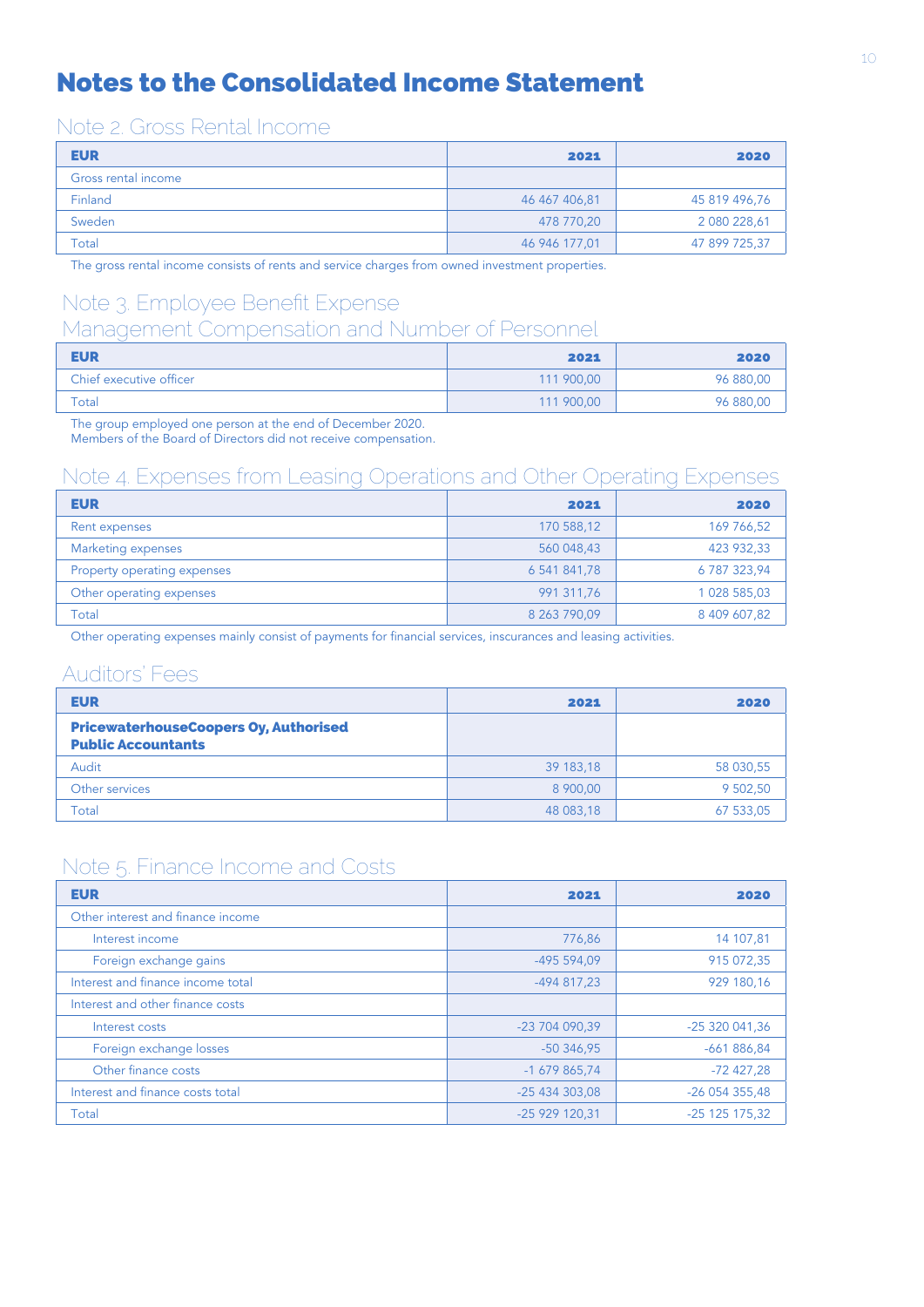# Notes to the Consolidated Balance Sheet

#### Note 6. Investment Properties

The Group's investment properties comprise of retail trade premises. Changes in the fair values of investment properties in the accounting period are presented in the table below.

| <b>Changes in Investment Property</b>              |                |                |
|----------------------------------------------------|----------------|----------------|
| <b>EUR</b>                                         | 2021           | 2020           |
| At period-start                                    | 633 771 103,12 | 674 034 245,90 |
| Acquisitions                                       | 822 312,10     | 1 042 825,03   |
| <b>Disposals</b>                                   | $-16833062,86$ | $-20285144,17$ |
| Net fair value gains/losses on investment property | 37 398 396,90  | $-22482135,26$ |
| Exchange differences                               | $-358749.25$   | 1 461 311,62   |
| At period-end                                      | 654 800 000,01 | 633 771 103,12 |

Investment properties are accounted for by applying the fair value model in accordance with IAS 40 Investment properties -standard. The fair value of the investment properties is based on valuations given by an external authorized evaluator. The evaluator prepares property-specific valuations, which are analysed by the company management at the end of each reporting period.

Gains and losses resulting from fair value changes for investment properties are presented in a separete line item within operating profit in the income statement.

Evaluators have used 10 year discounted cash flow valuation method. The fair value of the investment property is the sum of the individual property's discounted cash flow and residual value. Since there are not relevant market valuations available when determining the fair values according to IFRS 13, the group has classified all investment property into level 3 (unobservable inputs).

Following table includes the key input data applied in the valuation in aggregate for the whole real estate portfolio.

| <b>Input data</b>          | 2021 | 2020 |
|----------------------------|------|------|
| Yield %                    | 5,7  |      |
| Market rents, €/m2/month   | 13,1 |      |
| Vacancy %                  | 1.0  |      |
| Increase in market rents % | 1.9  |      |

#### Sensitivity Analysis

Increase (decrease) in yield would result in lower (higher) fair value whereas increase (decrease) in market rents would result in higher (lower) fair value. The change in market rents may be associated with changes in yield and vacancy in a manner that all the factors would affect the change in fair value to the same direction. Vacancy has been assessed to be a relevant factor only in relation to the two shopping centres owned by the group. The table presents the effect of the reasonable probable change in the most important input data to the fair value of the investment properties (EUR million).

| <b>Change %</b>                  | $-10$ | -5    |       |       | 10    |
|----------------------------------|-------|-------|-------|-------|-------|
| Yield                            | 727,6 | 689,3 | 654,8 | 623,6 | 595,3 |
| Market rents                     | 608.1 | 631.4 | 654.8 | 678,0 | 701,3 |
| <b>Change, percentage points</b> | $-2$  | $-1$  | O     |       | 2     |
| Vacancy                          | 660,0 | 657.4 | 654,8 | 652,2 | 649,6 |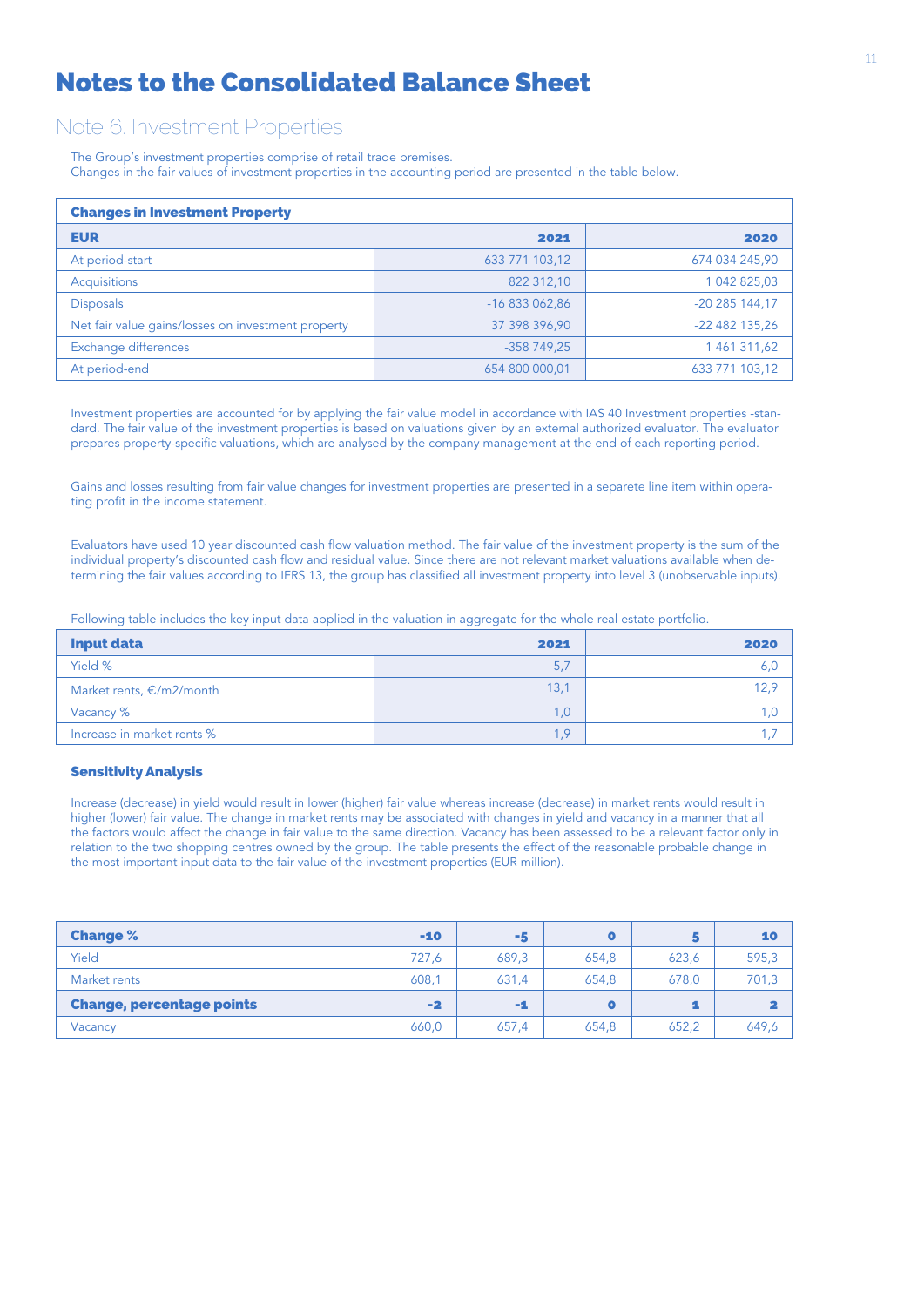## Note 7. Equity

| <b>EUR</b>                        | <b>Share capital</b> | <b>Retained</b><br>earnings | <b>Translation</b><br>differences | <b>Equity</b>  |
|-----------------------------------|----------------------|-----------------------------|-----------------------------------|----------------|
| Balance as at 31 December<br>2021 | 33 000 000,00        | 56 253 584,57               | $-638021,64$                      | 88 615 562,93  |
| <b>Translation differences</b>    |                      | 5 893.09                    | $-253614,32$                      | $-247721.23$   |
| Profit for the period             |                      | 43 379 107,02               |                                   | 43 379 107,02  |
| <b>Balance as at 31.12.2021</b>   | 33 000 000,00        | 99 638 584,68               | $-891635,96$                      | 131 746 948,72 |

## Note 8. Long Term Liabilities

Mercada Oy has loans from financial institutions amounting to EUR 159.0 million (EUR 193.5 million) at year-end. The loans are paid back at the end of loan term.

The company issued in October 2017 a senior secured bond of EUR 175 million. The bond matures on 24 October 2022. It carries a fixed annual interest at the rate of 1.875 percent and has an issue price of 99.849 percent.

Other long-term loans comprise of shareholder loans amounting to EUR 168.0 million.

## Note 9. Deferred Tax

| <b>Deferred Tax Assets</b>                       |              |              |  |
|--------------------------------------------------|--------------|--------------|--|
| <b>EUR</b>                                       | 2021         | 2020         |  |
| Tax losses carried forward                       | 3 723 242,45 | 3 723 242,45 |  |
| Measurement of investment property at fair value |              | 428 433,89   |  |
| Total                                            | 3 723 242,45 | 4 151 676,34 |  |

| <b>Deferred Tax Liabilities</b> |               |               |
|---------------------------------|---------------|---------------|
| <b>EUR</b>                      | 2021          | 2020          |
| Appropriations                  | 1 695 122,79  | 1 485 341,36  |
| Other                           | 26 658 221,73 | 17 458 625,55 |
| Total                           | 28 353 344,52 | 18 943 966,91 |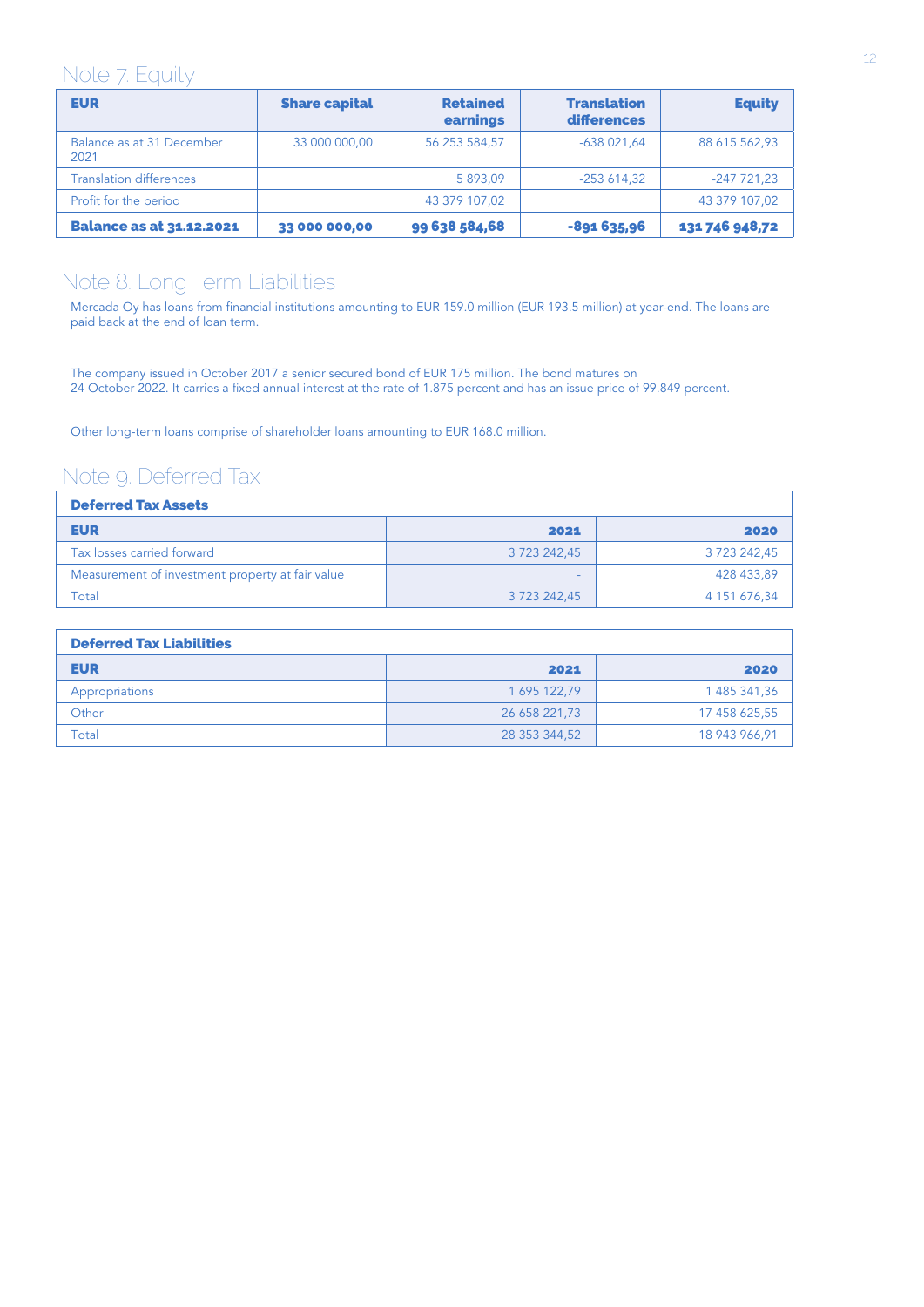## Note 10. Commitments

| <b>EUR</b>                                                    | 2021           | 2020           |
|---------------------------------------------------------------|----------------|----------------|
| <b>Real estate mortgages</b>                                  |                |                |
| Collateral given for own commitments                          | 809 284 800,00 | 809 284 800,00 |
|                                                               |                |                |
| Other commitments and contingent liabilities                  |                |                |
| <b>VAT</b> refund liabilities                                 | 2 318 472,47   | 6779510,33     |
|                                                               |                |                |
| <b>Future minimum lease payments, machinery and equipment</b> |                |                |
| Not later than 1 year                                         | 86 283,23      | 124 251,12     |
| Over 1 year                                                   | 128 175,06     | 189 153,17     |
|                                                               |                |                |
| <b>Future minimum lease payments, real estates</b>            |                |                |
| Not later than 1 year                                         | 170 429,04     | 170 198,96     |
| Over 1 year                                                   | 1835035,29     | 2 000 615,83   |

Mercada Oy and its subsidiaries have pledged all their assets, receivables including rent income and bank accounts as collateral to the payback of the financial liabilities amounting to EUR 334.0 million (EUR 368.5 million).

Interest rate derivatives are used to increase the duration of borrowings. The company's loans from financial institutions are variable rate loans linked to 3-month Euribor. The loan agreements require that the interest rates are partly converted into fixed interest rates using interest rate derivatives.

Interest rate derivatives nominal value amounted to EUR 81.0 million (74.5 million) and their fair value was EUR -0.1 million (EUR -1.4 million) at year-end

Realised cash flows arising from interest rate derivatives are recognised during the financial year as interest income or expenses.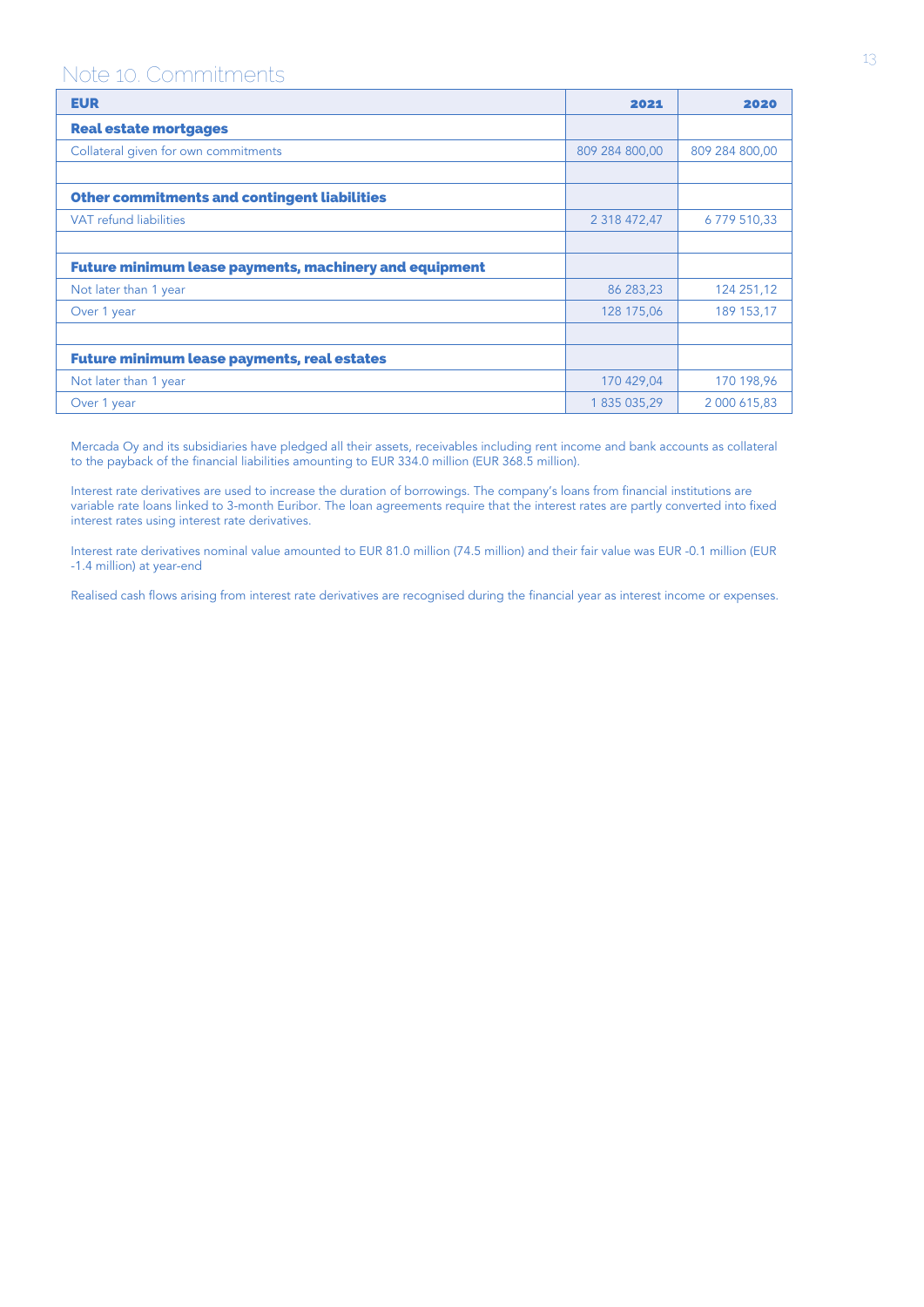## Note 11. Subsidiaries 31 December 2021

| <b>Finland</b>                                      | <b>Domicile</b>  | <b>Group's</b><br>ownership<br>interest, % | <b>Parent's</b><br>ownership<br>interest, % |
|-----------------------------------------------------|------------------|--------------------------------------------|---------------------------------------------|
| Helsingin Oulunkylän Kisällinkujan Kauppa Koy       | <b>Helsinki</b>  | 100,00                                     | 100,00                                      |
| Helsingin Oulunkylän Käskynhaltijantien Kauppa Koy  | <b>Helsinki</b>  | 100,00                                     | 100,00                                      |
| Helsingin Torpparinmäen Haastemiehentien Kauppa Koy | <b>Helsinki</b>  | 100,00                                     | 100,00                                      |
| Huittisten Särmänkadun Kauppa Koy                   | <b>Huittinen</b> | 100,00                                     | 100,00                                      |
| Imatran Tietäjänkadun Kauppa Koy                    | Imatra           | 100,00                                     | 100,00                                      |
| Jalasjärven Koskitien Kauppa Koy                    | Kurikka          | 100,00                                     | 100,00                                      |
| Järvenpään Vehnätien Kauppa Koy                     | Järvenpää        | 100,00                                     | 100,00                                      |
| Kangasalan Finnentien Kauppa Koy                    | Kangasala        | 100,00                                     | 100,00                                      |
| Kankaanpään Liikekeskus Koy                         | Kankaanpää       | 100,00                                     | 100,00                                      |
| Kauhajoen Puistotien Kauppa Koy                     | Kauhajoki        | 100,00                                     | 100,00                                      |
| Kempeleen Kauppatien Kauppa Koy                     | Kempele          | 100,00                                     | 100,00                                      |
| Kirkkonummen Veikkolan Koskentien Kauppa Koy        | Kirkkonummi      | 100,00                                     | 100,00                                      |
| Kokkolan Heinolankaaren Kauppa Koy                  | Kokkola          | 100,00                                     | 100,00                                      |
| Kouvolan Kankaron Kartanokadun Kauppa Koy           | Kouvola          | 100,00                                     | 100,00                                      |
| Kuhmon Torikadun Kauppa Koy                         | Kuhmo            | 100,00                                     | 100,00                                      |
| Kuopion Päivärannantien Kauppa Koy                  | Kuopio           | 100,00                                     | 100,00                                      |
| Lahden Karisma Koy                                  | <b>Helsinki</b>  | 100,00                                     | 100,00                                      |
| Lappeenrannan Standertskjöldinkadun Kauppa Koy      | Kuopio           | 100,00                                     | 100,00                                      |
| Lieksan Pielisentien Kauppa Koy                     | Lieksa           | 100,00                                     | 100,00                                      |
| Loimaan Aleksis Kiven Kadun Kauppa Koy              | Loimaa           | 100,00                                     | 100,00                                      |
| Mäntsälän Sälinkääntien Kauppa Koy                  | Mäntsälä         | 100,00                                     | 100,00                                      |
| Oulun Haukiputaan Revontien Kauppa Koy              | Oulu             | 100,00                                     | 100,00                                      |
| Pietarsaaren Koulukadun Kauppa Koy                  | Pietarsaari      | 100,00                                     | 100,00                                      |
| Pihtiputaan Asematien Kauppa Koy                    | Pihtipudas       | 100,00                                     | 100,00                                      |
| Rauman Karjalankadun Kauppa Koy                     | Rauma            | 100,00                                     | 100,00                                      |
| Savonlinnan Mertalan Kullervonkadun Kauppa Koy      | Savonlinna       | 100,00                                     | 100,00                                      |
| Sodankylän Haastajantien Kauppa Koy                 | Sodankylä        | 100,00                                     | 100,00                                      |
| Suomenojan Kauppakeskus Oy                          | Espoo            | 100,00                                     | 100,00                                      |
| <b>Tampuri Koy</b>                                  | <b>Helsinki</b>  | 100,00                                     | 100,00                                      |
| Tervaskangas Koy                                    | <b>Helsinki</b>  | 100,00                                     | 100,00                                      |
| Uudenkaupungin Ketunkalliontien Kauppa Koy          | Uusikaupunki     | 100,00                                     | 100,00                                      |
| Vantaan Koivukylän Ojalehdonkujan Kauppa Koy        | Vantaa           | 100,00                                     | 100,00                                      |
| Äänekosken Työskintien Kauppa Koy                   | Äänekoski        | 100,00                                     | 100,00                                      |
| Malmintorin Pysäköintitalo Oy                       | <b>Helsinki</b>  | 99,91                                      | 99,91                                       |

| <b>Sweden</b>               | <b>Domicile</b>  | <b>Group's</b><br>ownership<br>interest. % | <b>Parent's</b><br>ownership<br>interest. % |
|-----------------------------|------------------|--------------------------------------------|---------------------------------------------|
| Ankaregatans Fastigheter Ab | Tukholma, Ruotsi | 100.00                                     | 100,00                                      |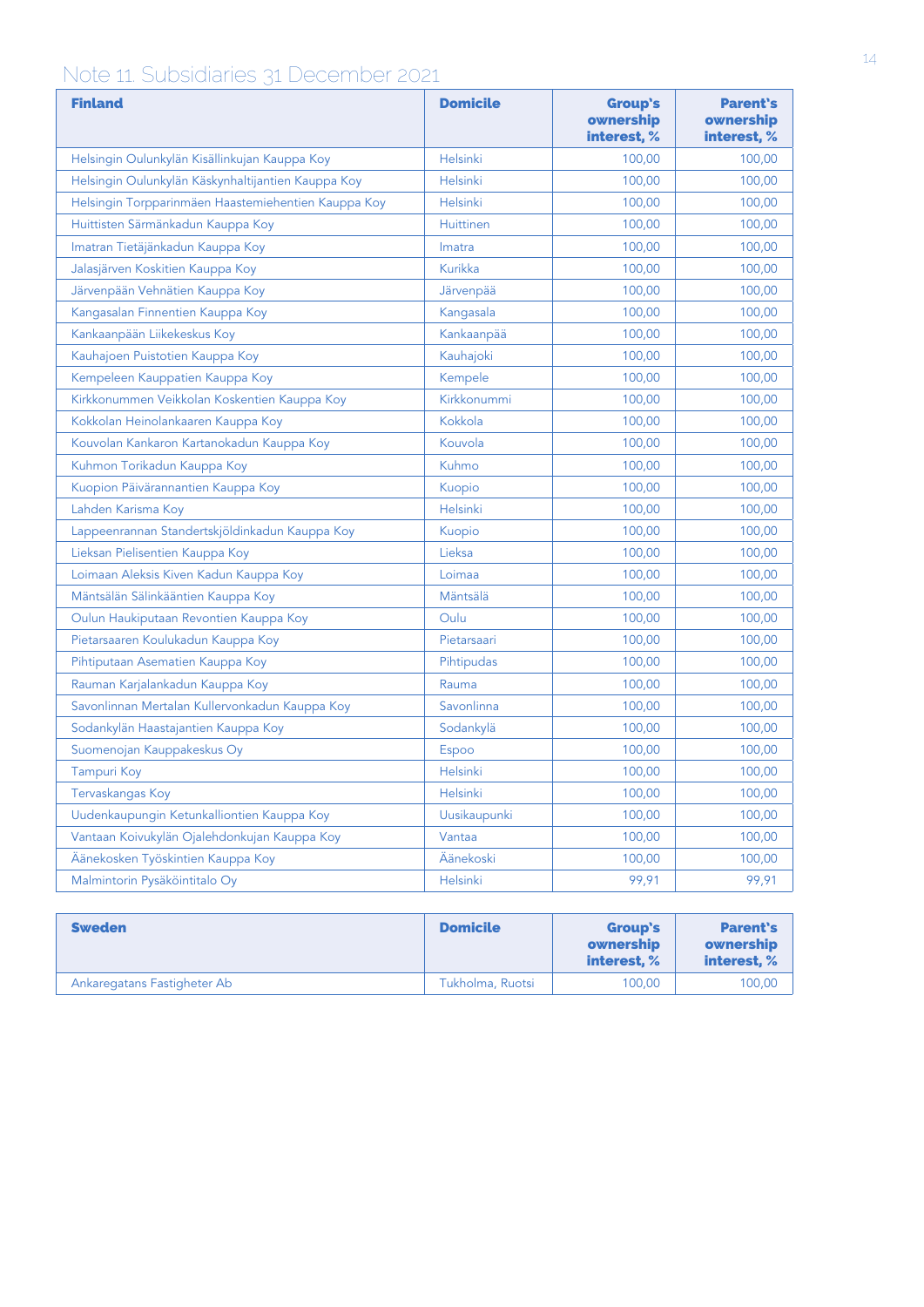# Parent Company Financial Statements

# Parent Company Income Statement

| <b>EUR</b>                                                          | 1.1.-31.12.2021 | $1.1 - 31.12.2020$ |
|---------------------------------------------------------------------|-----------------|--------------------|
| <b>Gross rental income</b>                                          | 46 467 406,81   | 45 819 496,76      |
| Property operating expenses and expenses from leasing<br>operations | -7 291 633,96   | -7 363 016,51      |
| <b>Net rental income</b>                                            | 39 175 772,85   | 38 456 480,25      |
|                                                                     |                 |                    |
| Other operating expenses                                            | $-1$ 226 797,78 | $-1$ 211 695,95    |
| Depreciation                                                        | -735 831,83     | $-649336,26$       |
| <b>Operating Profit</b>                                             | 37 213 143,24   | 36 595 448,04      |
|                                                                     |                 |                    |
| Net financial income and expenses                                   | -37 757 727,66  | -36 886 937,23     |
|                                                                     |                 |                    |
| <b>Profit before appropriations and taxes</b>                       | $-544584,42$    | -291 489,19        |
|                                                                     |                 |                    |
| Appropriations                                                      |                 |                    |
| Change in depreciation difference                                   | 64 848,43       | $-71912,71$        |
|                                                                     |                 |                    |
| <b>Profit for the period</b>                                        | $-479735.99$    | -363 401,90        |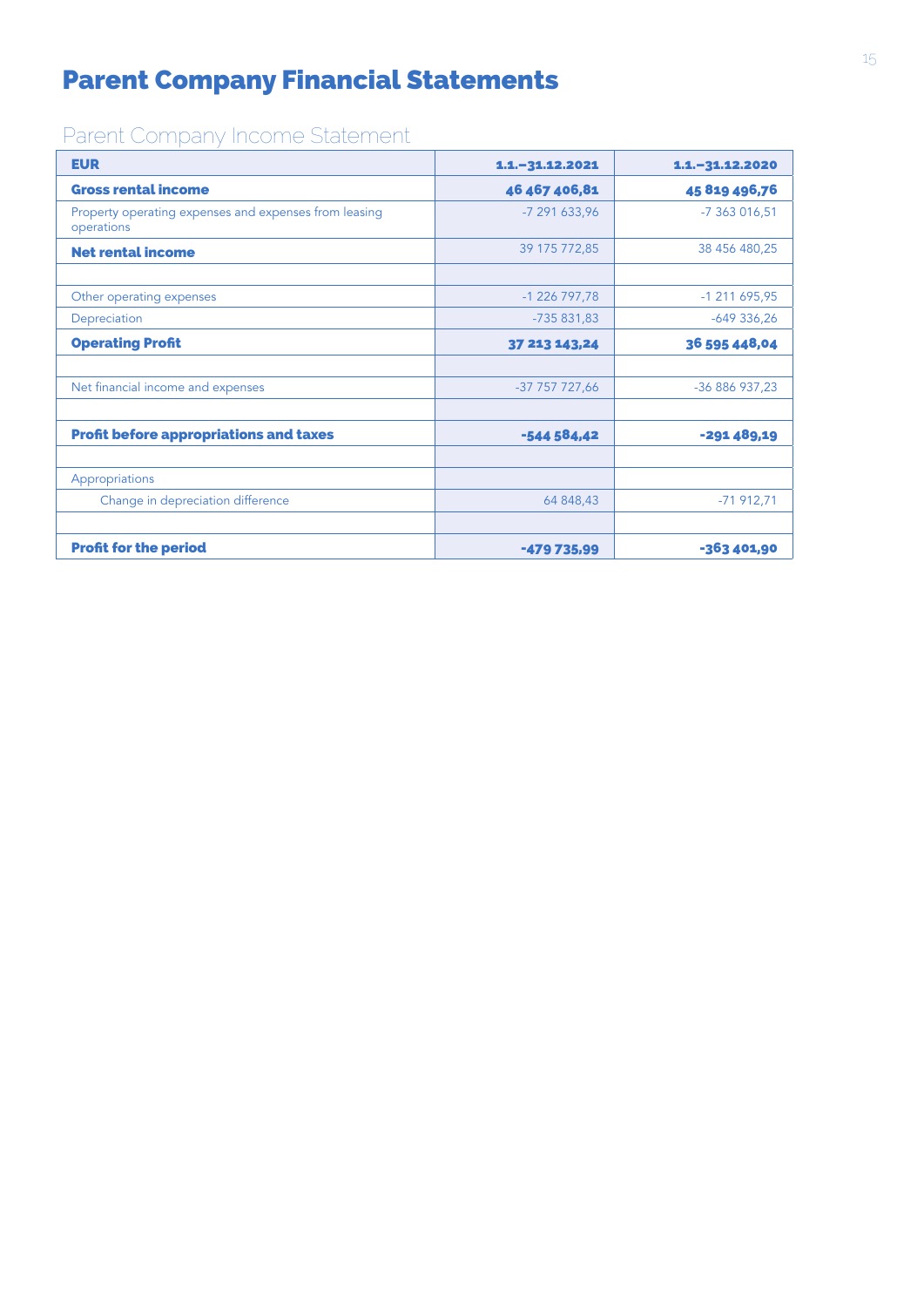# Parent Company Balance Sheet

| <b>EUR</b>                    | 31.12.2021     | 31.12.2020     |
|-------------------------------|----------------|----------------|
| <b>ASSETS</b>                 |                |                |
| <b>NON-CURRENT ASSETS</b>     |                |                |
| <b>INTANGIBLE ASSETS</b>      |                |                |
| Other intangible assets       | 1 520 886,04   | 2 103 095,86   |
| Prepayments                   | 592 478,33     |                |
| <b>INVESTMENTS</b>            |                |                |
| Investments in subsidiaries   | 329 209 630,91 | 324 209 630,91 |
|                               | 331 322 995,28 | 326 312 726,77 |
| <b>CURRENT ASSETS</b>         |                |                |
| <b>RECEIVABLES</b>            |                |                |
| Long-term                     |                |                |
| Receivables from subsidiaries | 193 188 004,00 | 214 311 594,84 |
| Other receivables             | 43 003,97      | 95 853,97      |
|                               | 193 231 007,97 | 214 407 448,81 |
| Short-term                    |                |                |
| Trade receivables             | 35 761,81      | 69 602,40      |
| Receivables from subsidiaries | 6 314 352,00   | 10 749 640,71  |
| Other receivables             | 470 988,97     | 746 939,36     |
| Accrued income                | 67 908,16      | 319,73         |
|                               | 6 889 010,94   | 11 566 502,20  |
| CASH AND CASH EQUIVALENTS     | 9 125 948,73   | 11 947 148,37  |
| <b>TOTAL ASSETS</b>           | 540 568 962,92 | 564 233 826,15 |

| <b>EUR</b>                          | 31.12.2021     | 31.12.2020     |
|-------------------------------------|----------------|----------------|
| <b>EQUITY AND LIABILITIES</b>       |                |                |
| <b>EQUITY</b>                       |                |                |
| Share capital                       | 33 000 000,00  | 33 000 000,00  |
| <b>Retained earnings</b>            | -18 894 591,39 | -18 531 189,49 |
| Net income for reporting period     | -479 735,99    | $-363401,90$   |
|                                     | 13 625 672,62  | 14 105 408,61  |
| <b>Deferred liabilities</b>         |                |                |
| Deferred tax liabilities            | 348 053,10     | 412 901,53     |
|                                     |                |                |
| <b>LIABILITIES</b>                  |                |                |
| Long-term liabilities               |                |                |
| <b>Bond 2017</b>                    |                | 175 000 000,00 |
| Loans from financial institutions   | 159 000 000,00 | 184 728 592,10 |
| Shareholder loans                   | 167 977 725,09 | 167 977 725,09 |
| Other liabilities                   | 185 839,97     | 162 769,47     |
|                                     |                |                |
| Short-term liabilities              |                |                |
| <b>Bond 2017</b>                    | 175 000 000,00 |                |
| Loans from financial institutions   |                | 8750000,00     |
| Advances received                   | 80 160,31      | 271 127,70     |
| Trade payables                      | 375 215,36     | 38 471,45      |
| Payables to subsidiaries            | 20 766 083,84  | 9 647 079,93   |
| Other payables                      | 3 095,36       | 2 823,80       |
| <b>Accruals</b>                     | 3 207 117,27   | 3 136 926,47   |
|                                     | 199 431 672,14 | 21 846 429,35  |
| <b>TOTAL EQUITY AND LIABILITIES</b> | 540 568 962,92 | 564 233 826,15 |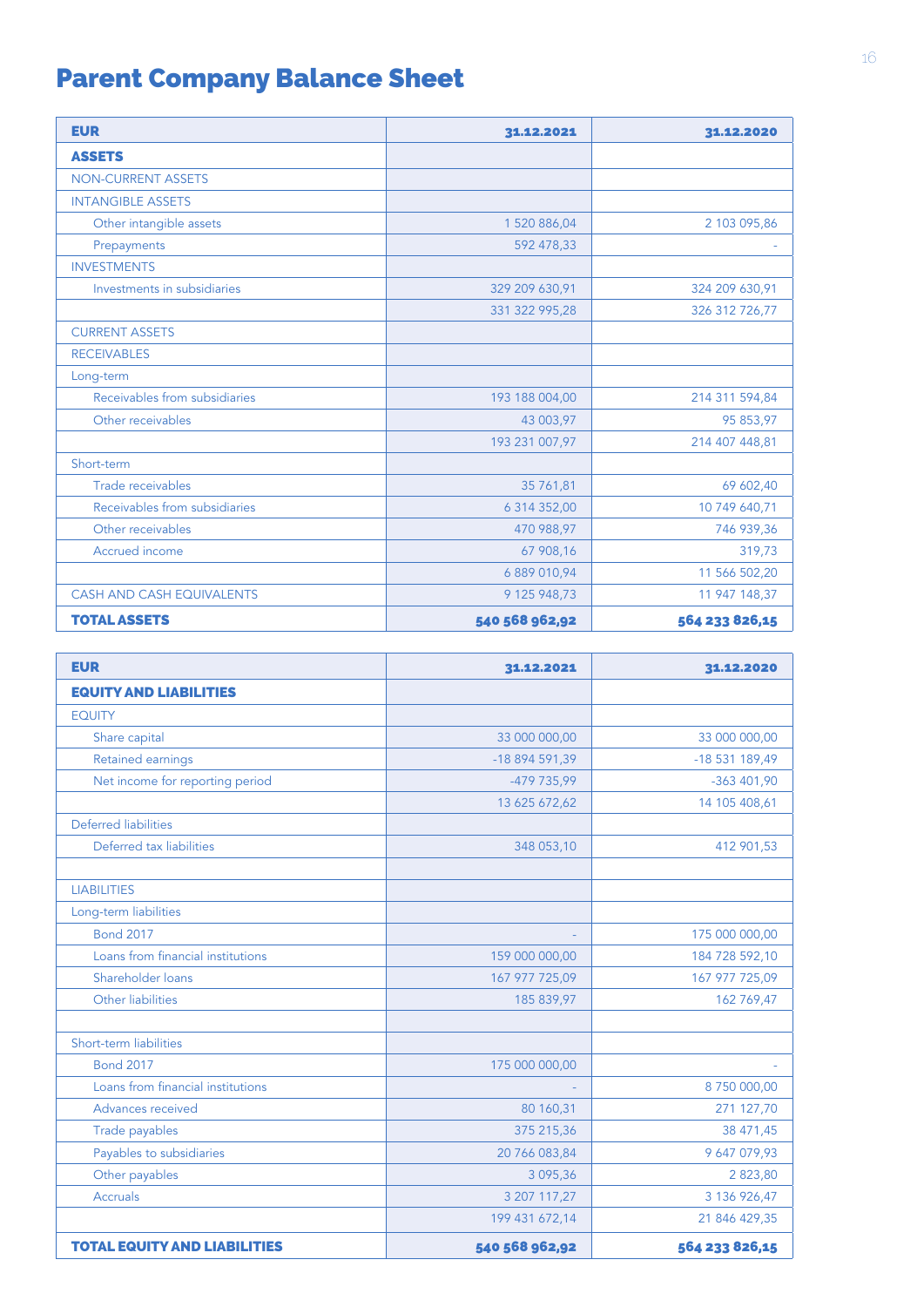# Parent Company Cash Flow Statement

| <b>EUR</b>                                                         | $1.1 - 31.12.2021$ | 1.1. - 31.12.2020 |
|--------------------------------------------------------------------|--------------------|-------------------|
| <b>Cash flows from operating activities</b>                        |                    |                   |
| Profit before appropriations and taxes                             | $-544584.42$       | $-291489,19$      |
| Adjustments                                                        |                    |                   |
| Depreciations                                                      | 735 831.83         | 649 336.26        |
| Finance income and costs                                           | 37 757 727,66      | 36 886 937.23     |
| Other adjustments                                                  | $-4011,68$         | 63 702,82         |
|                                                                    | 37 944 963,39      | 37 308 487,12     |
| Change in working capital                                          |                    |                   |
| Current non-interest bearing receivables, increase (-)/decrease(+) | 201 585.71         | 3 432 185.18      |
| Current non-interest bearing liabilities, increase (-)/decrease(+) | -12 577 848,80     | 8 130 938,49      |
|                                                                    | -12 376 263,09     | 11 563 123,67     |
|                                                                    |                    |                   |
| Interest paid and other finance costs                              | -44 169 658,23     | -51 352 351,02    |
| Interest received                                                  | 12 453 318,28      | 14 141 599,64     |
|                                                                    | -31 716 339,95     | -37 210 751,38    |
| <b>Net cash flows from operating activities</b>                    | $-6$ 147 639,65    | 11 660 859,41     |
|                                                                    |                    |                   |
| <b>Cash flows from investing activities</b>                        |                    |                   |
| Payments for tangible and intangible assets                        | $-653$ 114,14      | $-862249,23$      |
| <b>Net cash flows from investing activities</b>                    | $-653114,14$       | $-862249,23$      |

| <b>Cash flows from financing activities</b>                      |                 |                 |
|------------------------------------------------------------------|-----------------|-----------------|
| Short-term interest-bearing liabilities, increase(+)/decrease(-) | 179 609 310,78  | $-6$ 559 962,12 |
| Long-term interest-bearing receivables, increase(-)/decrease(+)  | 21 123 590.84   | 30 101 130.37   |
| Long-term interest-bearing liabilities, increase(+)/decrease(-)  | -200 705 521,60 | $-26752262,70$  |
| Short-term interest-bearing receivables, increase(-)/decrease(+) | 4 479 026,85    | $-1$ 184 290,88 |
| Other items                                                      | $-526852,72$    | $-2$ 148 070.35 |
| <b>Net cash flows from financing activities</b>                  | 3979554,15      | $-6543455,68$   |
|                                                                  |                 |                 |
| <b>Change in cash and cash equivalents</b>                       | -2821199,64     | 4 255 154,50    |
|                                                                  |                 |                 |
| <b>Cash and cash equivalents at period-start</b>                 | 11 947 148,37   | 7691993,87      |
|                                                                  |                 |                 |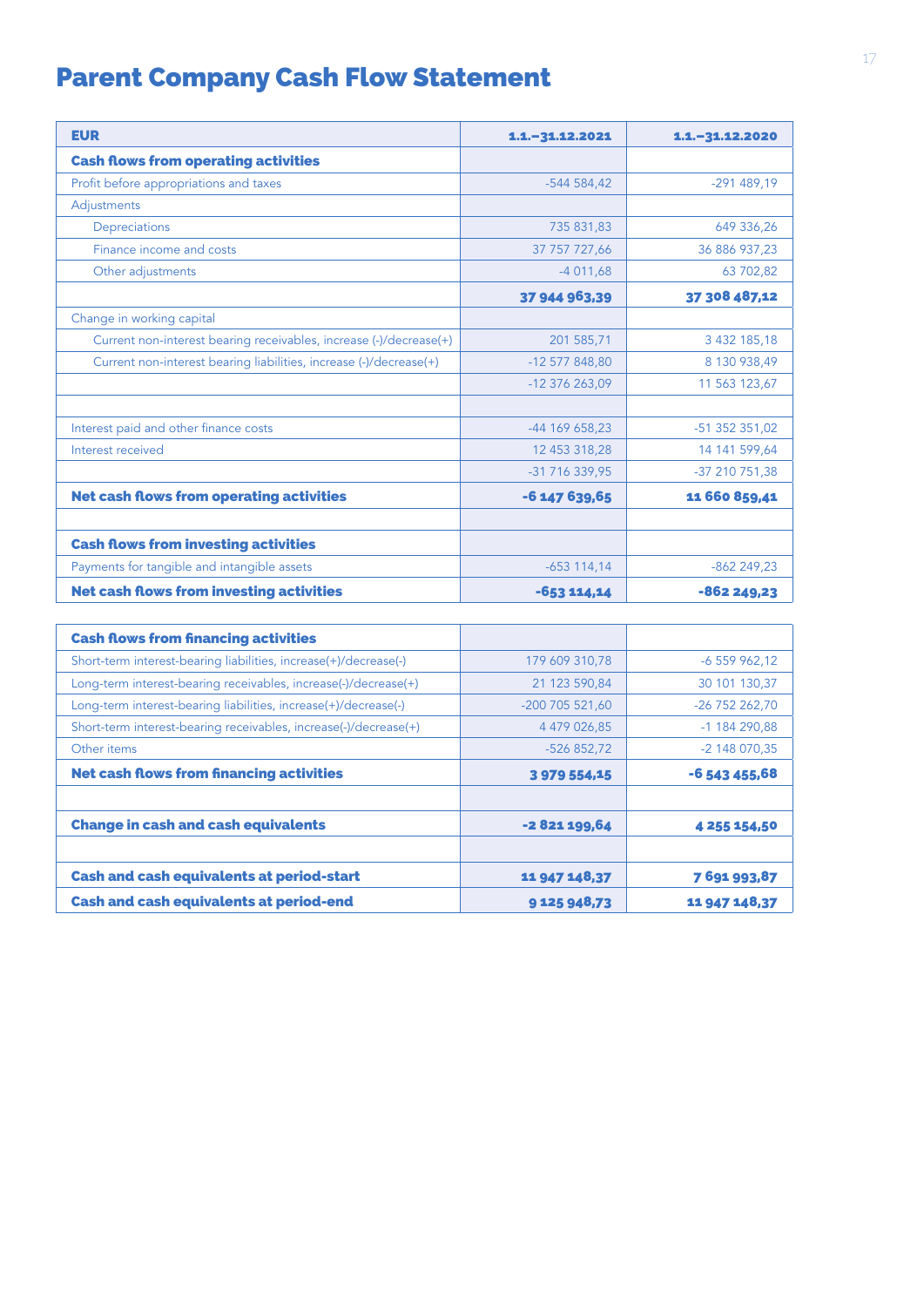## Notes to the Parent Company Financial Statements

#### **Note 1. Principles Used for Preparing the Financial Statements**

The financial statements of Mercada Oy have been prepared in accordance wih the Finnish Accounting Act.

#### Foreign Currency Items

Foreign currency transactions have been recorded in euros using the rate of exchange at the date of transaction. Foreign currency receivables and payables have been translated into euros using the rate of exchange at the balance sheet date. Exchange rate gains and losses on foreign currency transactions, receivables and liabilities denominated in foreign currency are recognised in the income statement. Foreign exchange gains and losses resulting from operating activities are included in the respective line items above operating profit.

#### **Derivative Financial Instruments**

Interest Rate Derivatives

Interest rate derivatives are used to increase the duration of borrowings. The company's loans from financial institutions are variable rate loans. The loan agreement terms require that the interest rates are partly converted into fixed interest rates using interest rate derivatives.

Realised cash flows arising from interest rate derivatives are recognised during the financial year as interest income or expenses.

#### Pension Plans

Personnel's statutory pension provision is organised through pension insurance companies. Pension costs are recognised as expense in the income statement.

#### Income Taxes

Income taxes include the income tax for the period calculated based on the profit for the period, taxes payable for prior periods or tax refunds. Deferred taxes are not recorded in the parent company's income statement and balance sheet.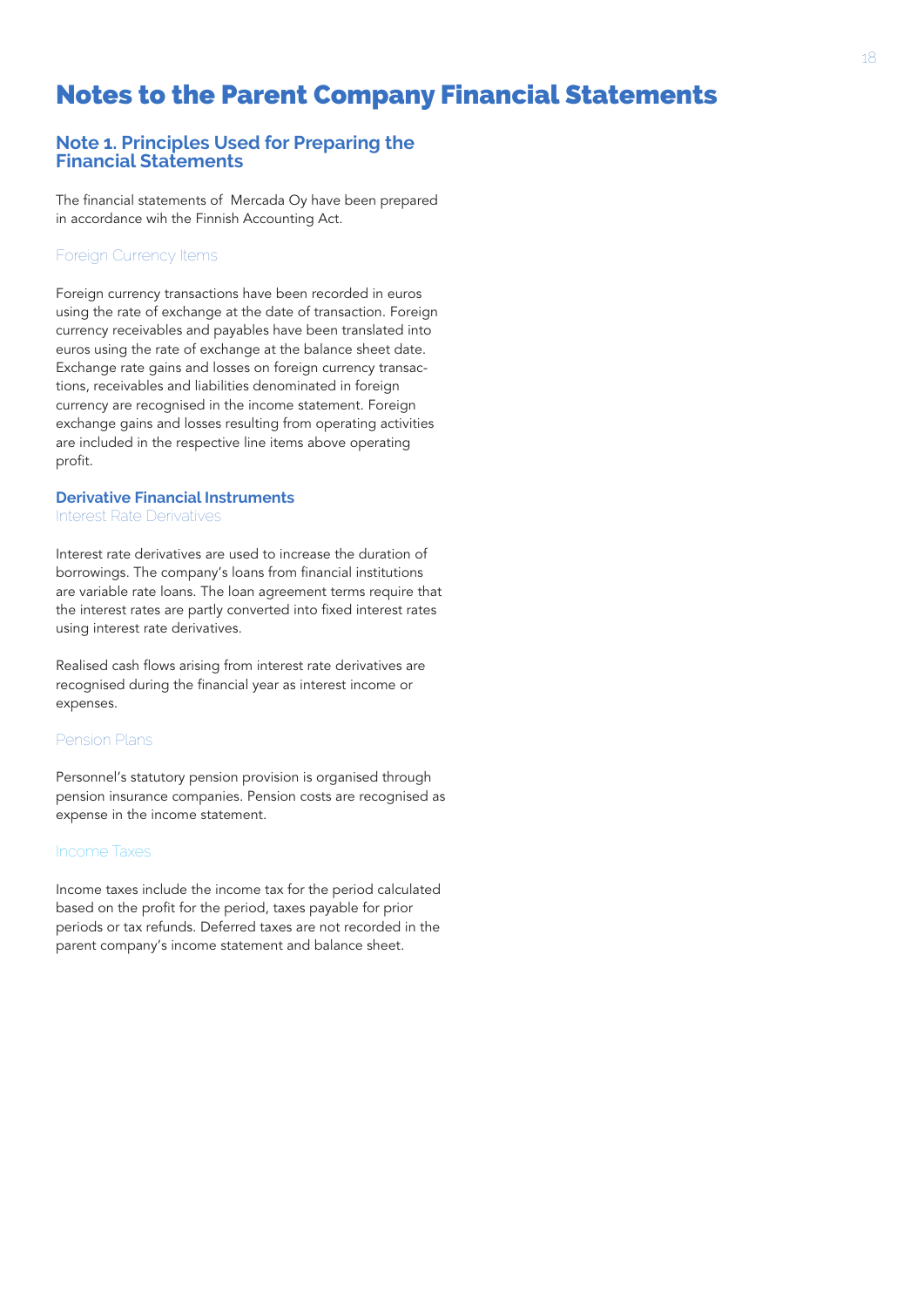## Notes to the Parent Company Income Statement

## Note 2. Gross Rental Income

| <b>EUR</b>          | 2021          | 2020          |
|---------------------|---------------|---------------|
| Gross rental income |               |               |
| Finland             | 46 467 406,81 | 45 819 496,76 |
| Total               | 46 467 406,81 | 45 819 496,76 |
|                     |               |               |

Gross rental income consists of rents and service charges from owned investment properties.

## Note 3. Employee Benefit Expense

#### Management compensation and number of personnel

| <b>EUR</b>              | 2021       | 2020      |
|-------------------------|------------|-----------|
| Chief executive officer | 111 900,00 | 96 880,00 |
| Total                   | 111 900,00 | 96 880,00 |

Mercada group employed one person at the end of December 2021. The members of the board of directors did not receive compensation.

## Note 4. Expenses from Leasing Operations and Other Operating Expenses

| <b>EUR</b>                  | 2021               | 2020         |
|-----------------------------|--------------------|--------------|
| Property operating expenses | 6 926 562,45       | 7 140 202,11 |
| Marketing expenses          | 323 214,72         | 159 103,54   |
| Other operating expenses    | 1 268 654,57       | 1 924 848,06 |
| Total                       | 8 5 18 4 3 1 , 7 4 | 9 224 153,71 |

Other operating expenses consist mainly of fees for financial services, insurances and costs relating to leasing operations.

## Auditors' Fees

| <b>EUR</b>                                                         | 2021      | 2020      |
|--------------------------------------------------------------------|-----------|-----------|
| <b>PricewaterhouseCoopers Oy, Authorised Public Accountants Oy</b> |           |           |
| Audit                                                              | 27 487,10 | 25 507,64 |
| Other services                                                     |           | 9 502,50  |
| Total                                                              | 27 487,10 | 35 010,14 |

## Note 5. Finance Income and Costs

| <b>EUR</b>                           | 2021           | 2020           |
|--------------------------------------|----------------|----------------|
| Other interest and finance income    |                |                |
| Interest income from group companies | 12 453 020,40  | 14 128 471,35  |
| Other interest income                | 297,88         | 13 128,29      |
| Foreign exchange gains               | 213 378,26     | 915 064,31     |
| Interest and finance income total    | 12 666 696,54  | 15 056 663,95  |
| Interest and other finance costs     |                |                |
| Interest costs                       | -23 698 424,76 | $-25305518,50$ |
| Interest costs to group companies    | -24 285 924,02 | -25 903 768,56 |
| Foreign exchange losses              | -760 209,68    | $-661886.84$   |
| Other finance costs                  | $-1679865,74$  | $-72427,28$    |
| Interest and finance costs total     | -50 424 424,20 | -51 943 601,18 |
| Total                                | -37 757 727,66 | -36 886 937,23 |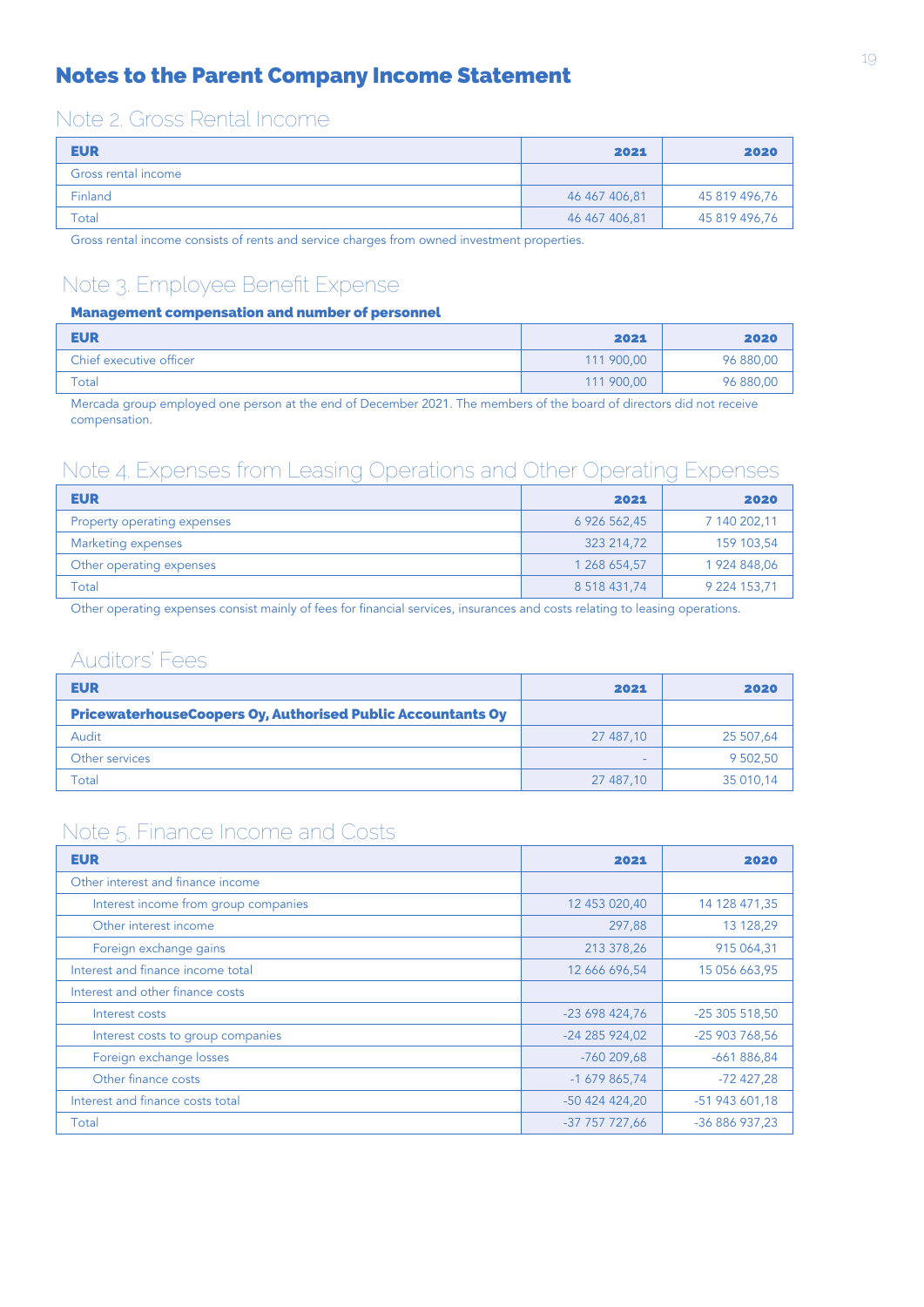## Notes to the Parent Company Balance Sheet

## Note 6. Intangible Assets

| <b>EUR</b>                                           | 2021                     | 2020          |
|------------------------------------------------------|--------------------------|---------------|
| <b>Other Intangible Assets</b>                       |                          |               |
| Acquisition costs at the beginning of period         | 3 627 300,80             | 2 659 948,94  |
| Increases                                            | 153 622,01               | 967 351,86    |
| Acquisition costs at the end of period               | 3780922,81               | 3 627 300,80  |
|                                                      |                          |               |
| Accumulated depreciations at the beginning of period | $-1$ 524 204,94          | $-874868,68$  |
| Depreciation for period                              | $-735831,83$             | $-649336,26$  |
| Accumulated depreciations at the end of period       | $-2260036,77$            | -1 524 204,94 |
| Book value at the end of reporting period            | 1 520 886,04             | 2 103 095,86  |
|                                                      |                          |               |
| Prepayments                                          |                          |               |
| Acquisition costs at period-start                    | $\overline{\phantom{a}}$ |               |
| Increases                                            | 592 478,33               |               |
| Acquisition costs at period-end                      | 592 478,33               |               |
|                                                      |                          |               |
| Book value at period-end                             | 592 478,33               |               |

## Note 7. Shares in Subsidiaries

| <b>EUR</b>                                   | 2021           | 2020           |
|----------------------------------------------|----------------|----------------|
| <b>Investments in subsidiaries</b>           |                |                |
| Acquisition costs at the beginning of period | 324 209 630,91 | 324 209 630,91 |
| <i><u><b>Increases</b></u></i>               | 5 000 000,00   |                |
| Acquisition costs at the end of period       | 329 209 630,91 | 324 209 630,91 |
|                                              |                |                |
| Book value at the end of reporting period    | 329 209 630,91 | 324 209 630,91 |

Parent company's ownership in group companies is presented in the group's balance sheet notes.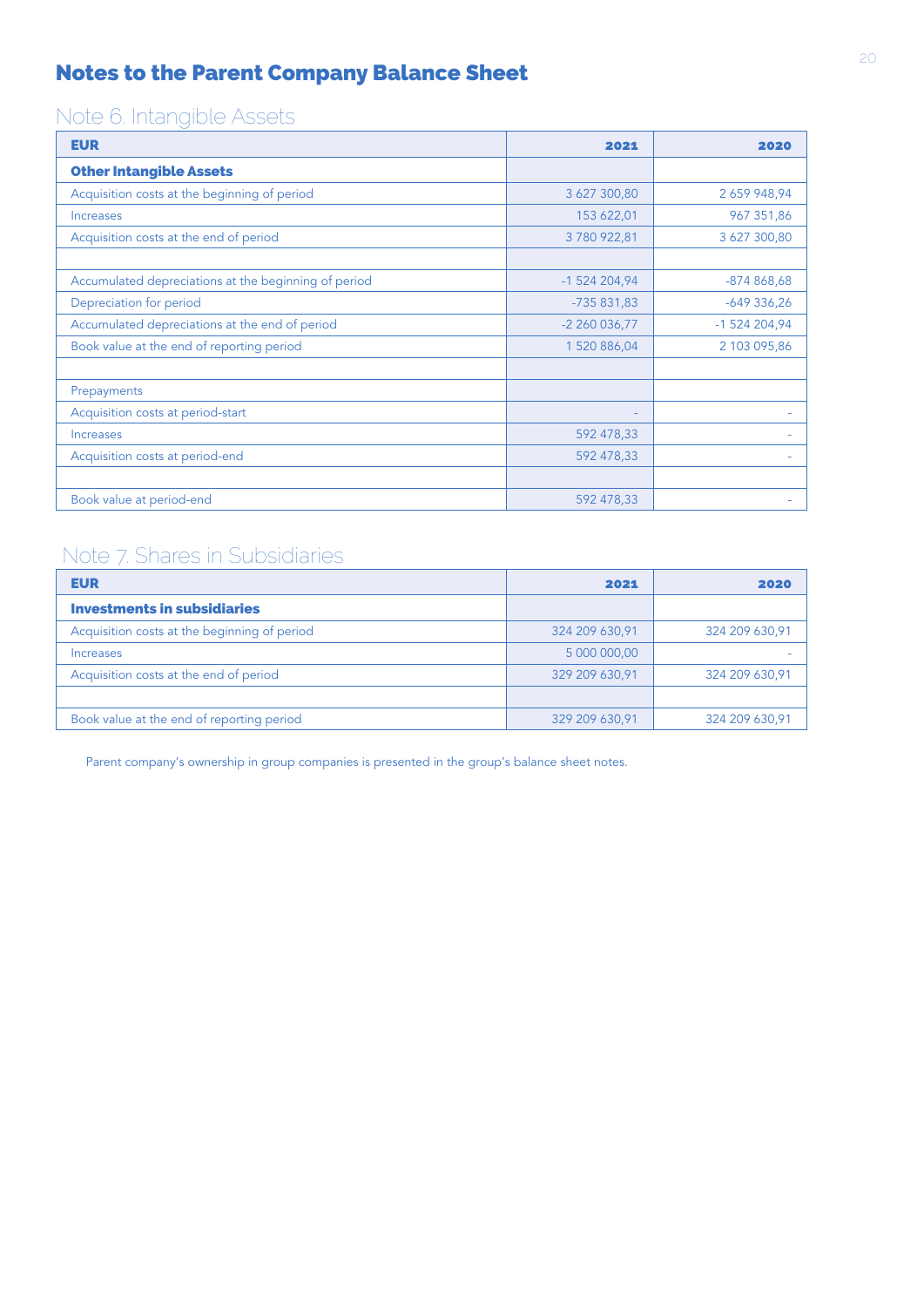# Note 8. Receivables

| <b>EUR</b>                           | 2021           | 2020           |
|--------------------------------------|----------------|----------------|
| <b>Receivables from subsidiaries</b> |                |                |
| Long-term receivables                |                |                |
| Loans                                | 193 188 004,00 | 214 311 594,84 |
| Long-term receivables total          | 193 188 004,00 | 214 311 594,84 |
|                                      |                |                |
| Short-term receivables               |                |                |
| Trade receivables                    | 9 3 1 2,40     | ٠              |
| Loans                                | 4 520 286,42   | 8 999 313,27   |
| Accrued income                       | 1784753,18     | 1 750 327,44   |
| Short-term receivables total         | 6 314 352,00   | 10 749 640,71  |
| Total                                | 199 502 356,00 | 225 061 235,55 |

# Note 9. Shareholders' Equity

| <b>EUR</b>                     | <b>Share capital</b> | <b>Retained</b><br>earnings | <b>Total equity</b> |
|--------------------------------|----------------------|-----------------------------|---------------------|
| Balance as at 31 December 2020 | 33 000 000,00        | $-18894591,39$              | 14 105 408,61       |
| Profit for the period          |                      | -479 735,99                 | -479 735,99         |
| Balance as at 31 December 2021 | 33 000 000,00        | $-19$ 374 327,38            | 13 625 672,62       |

| <b>Calculation of distributable profits</b> | 2021           |
|---------------------------------------------|----------------|
| Retained earnings at 1 January              | -18 894 591,39 |
| Profit for the period                       | -479 735.99    |
| Retained earnings at 31 December            | -19 374 327,38 |
|                                             |                |
| <b>Breakdown of parent company shares</b>   | Pcs            |
| <b>Shares</b>                               | 3 300 000,00   |

Total 3 300 000,00

| <b>Votes attached to shares</b> | <b>Number of votes</b> |
|---------------------------------|------------------------|
| Share                           |                        |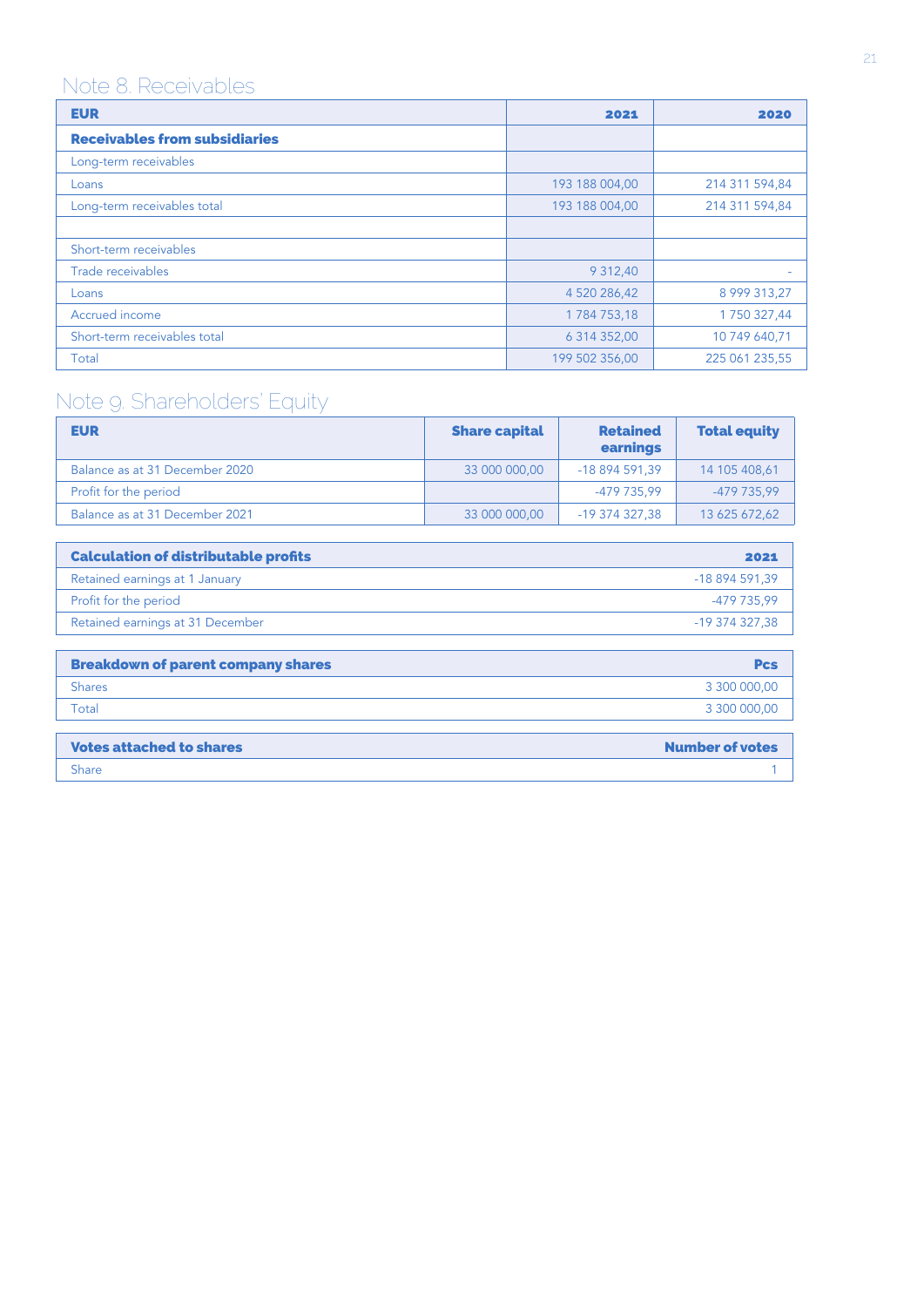## Note 10. Long-term Liabilities

Mercada Oy has loans from financial institutions amounting to EUR 159.0 million (EUR 193.5 million) at year-end. The loans are paid back at the end of loan term.

Other long-term loans comprise of shareholder loans amounting to EUR 168.0 million.

#### Note 11. Short-term Liabilities

Mercada Oy issued in October 2017 a senior secured bond of EUR 175 million. The bond matures on 24 October 2022. It carries a fixed annual interest at the rate of 1.875 percent and has an issue price of 99.849 percent.

| <b>EUR</b>                            | 2021          | 2020         |
|---------------------------------------|---------------|--------------|
| <b>Liabilities to group companies</b> |               |              |
| Other payables                        | 13 418 161,70 | 58 850,92    |
| <b>Accruals</b>                       | 7 347 922,14  | 9 588 229,01 |
| Total                                 | 20 766 083,84 | 9 647 079,93 |
|                                       |               |              |
| <b>Accruals</b>                       | 2021          | 2020         |
| Interests                             | 3 065 618,42  | 3 091 528,07 |
| Other items                           | 141 498,85    | 45 398,40    |
| Total                                 | 3 207 117,27  | 3 136 926,47 |

### Note 12. Commitments

| <b>EUR</b>                           | 2021       | 2020       |
|--------------------------------------|------------|------------|
| <b>Other commitments</b>             |            |            |
| Collateral given for own commitments | 398 494,98 | 429 151,40 |

#### Other commitments

Mercada Oy and its subsidiaries have pledged all their assets, receivables including rent income and bank accounts as collateral to the payback of the financial liabilities amounting to EUR 334.0 million (EUR 368.5 million).

Interest rate derivatives are used to increase the duration of borrowings. The company's loans from financial institutions are variable rate loans linked to 3-month Euribor. The loan agreements require that the interest rates are partly converted into fixed interest rates using interest rate derivatives.

Interest rate derivatives nominal value amounted to EUR 81.0 million (74.5 million) and their fair value was EUR -0.1 million (EUR -1.4 million) at year-end.

Realised cash flows arising from interest rate derivatives are recognised during the financial year as interest income or expenses.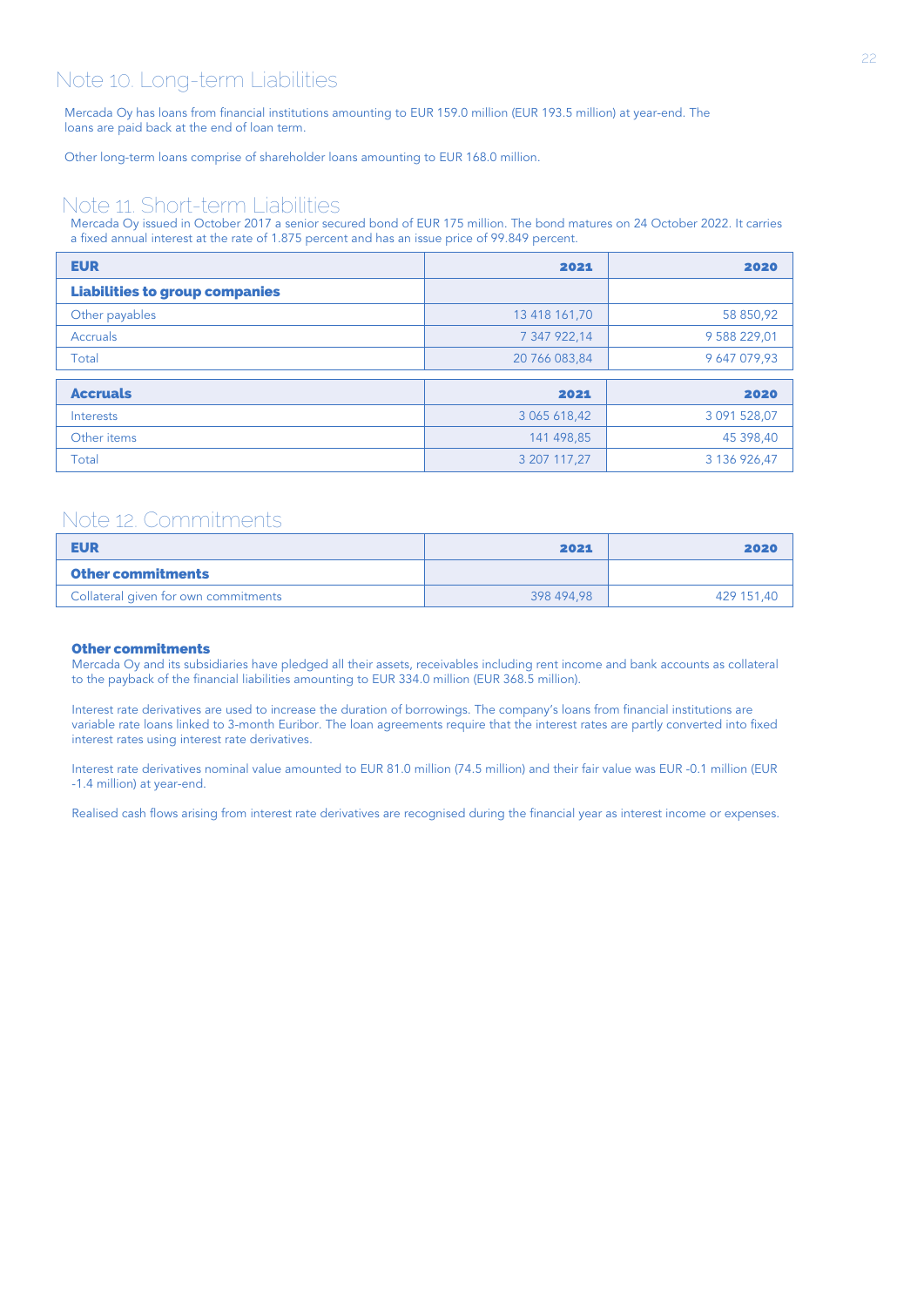# **SIGNATURES**

## Signatures of the financial statements and report by the Board of Directors

Helsinki, 19. April 2022

Chair

Tomi Aimonen Jukka Erlund Pernilla Arnrud Melin

Jari Koistinen CEO

## **The Auditor's note**

Our auditor's report has been issued today.

PricewaterhouseCoopers Oy Authorised Public Accountants

Olli-Pekka Salonen **APA**